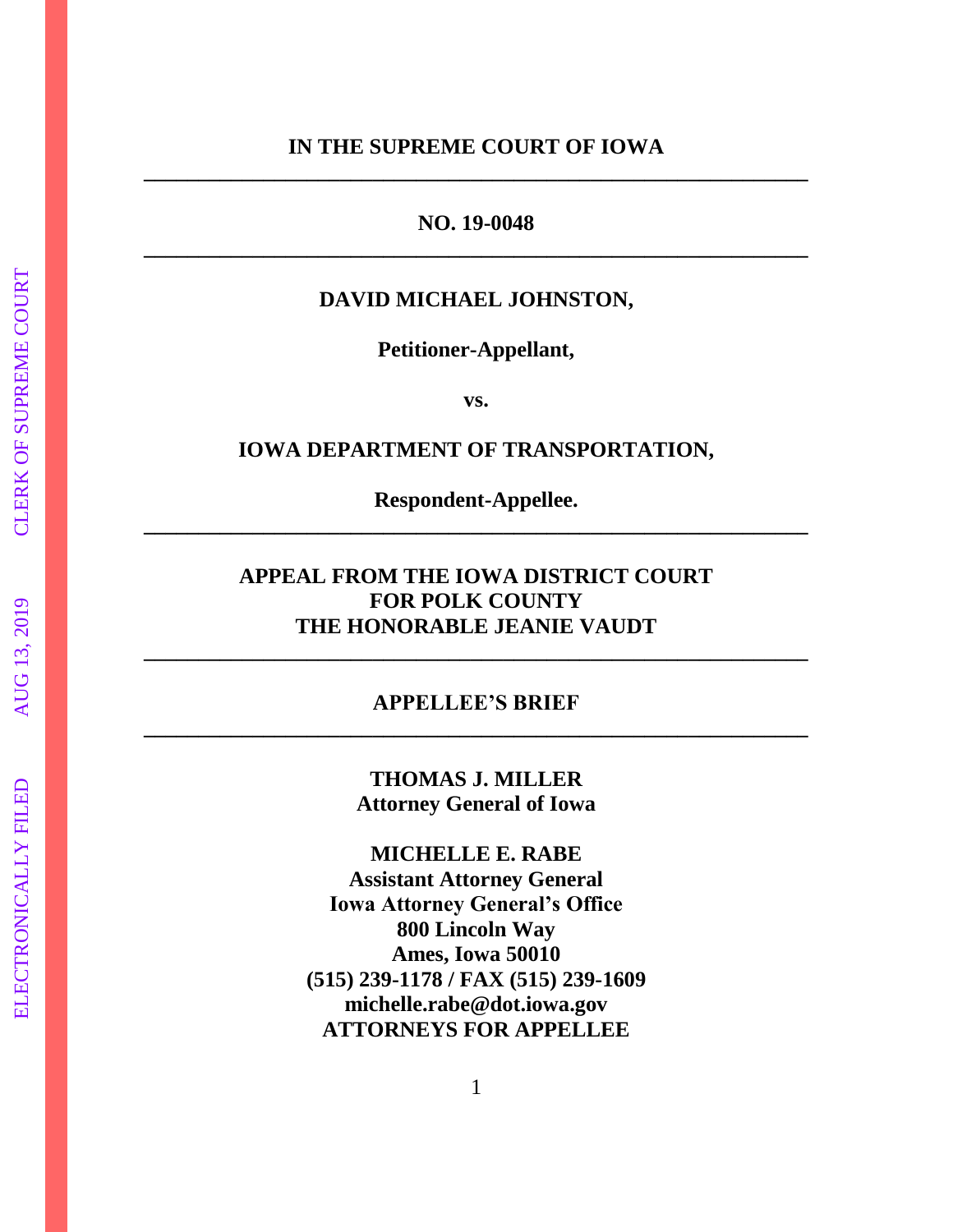# **TABLE OF CONTENTS**

| I.   | THE DISTRICT COURT CORRECTLY HELD THAT A<br>DEFERRED JUDGMENT IS A CONVICTION FOR<br>PURPOSES OF IOWA CODE SECTION 321.555(1) 10                                          |  |
|------|---------------------------------------------------------------------------------------------------------------------------------------------------------------------------|--|
| II.  | THE DISTRICT COURT CORRECTLY HELD THAT IT<br>IS THE DATE OF OFFENSE, NOT THE DATE OF<br>CONVICTION, WHICH IS CONTROLLING FOR<br>PURPOSES OF DETERMINING THE IMPOSITION OF |  |
| III. | THE DISTRICT COURT CORRECTLY HELD THAT<br>THE ISSUE OF "PURSUING" AS REFERENCED IN                                                                                        |  |
|      | IOWA CODE SECTION 321.555(1)(G) AS AN ELEMENT<br>OF AN ADMINISTRATIVELICENSE REVOCATION<br><b>WAS NOT PROPERTLY PRESERVED FOR REVIEW  23</b>                              |  |
|      |                                                                                                                                                                           |  |
|      |                                                                                                                                                                           |  |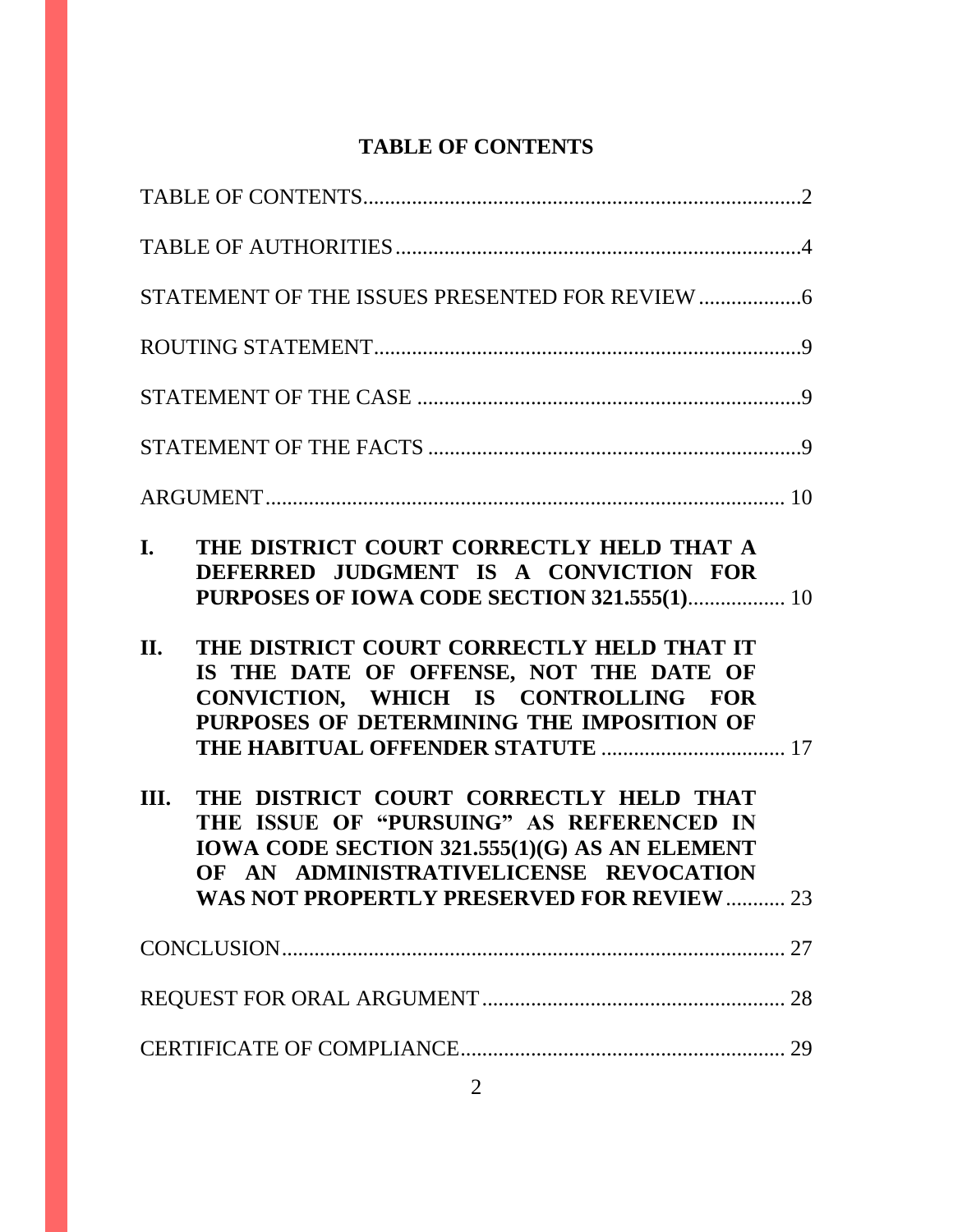# CERTIFICATE OF FILING AND CERTIFICATE OF SERVICE ........... 30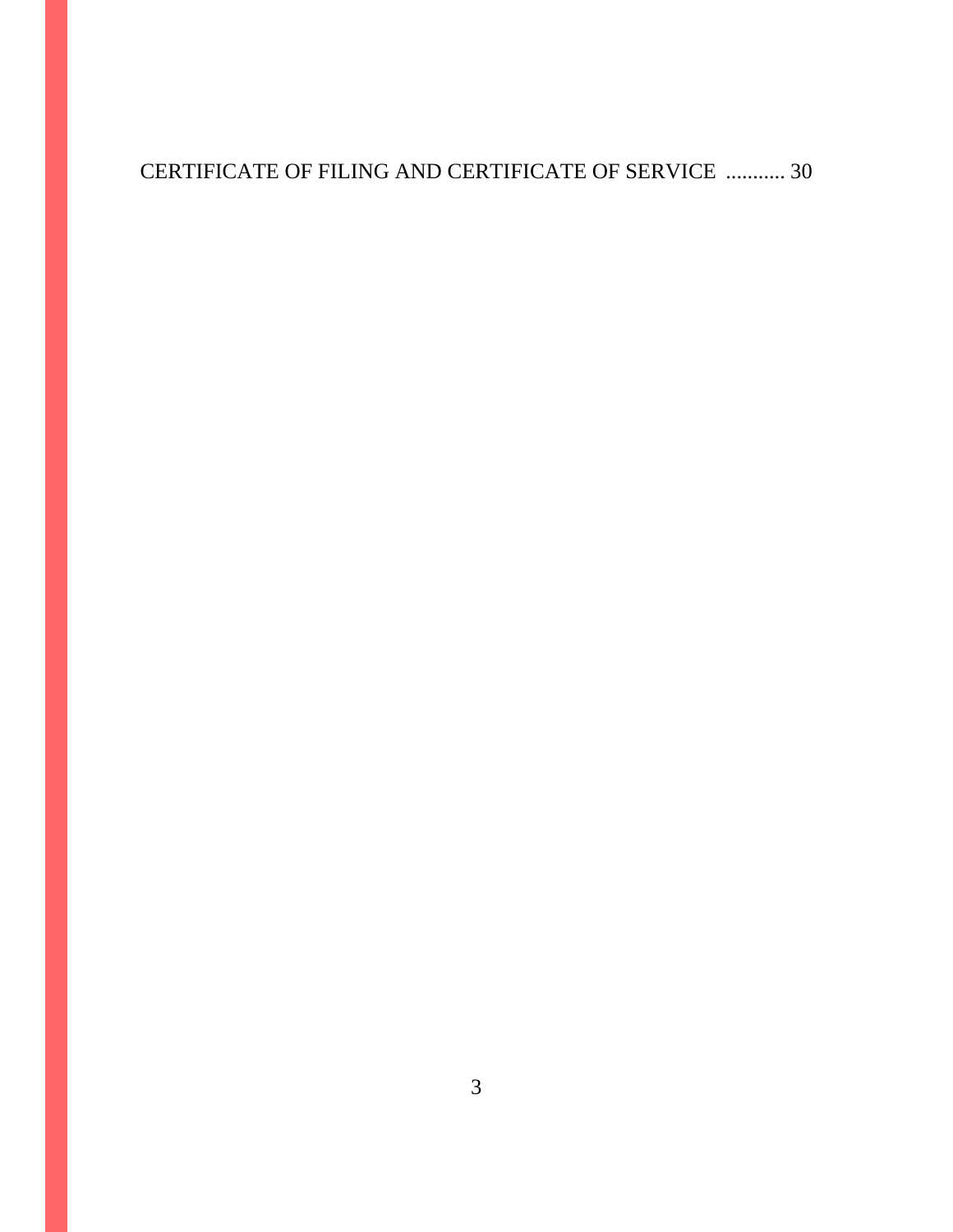## **TABLE OF AUTHORITIES**

## **Cases**

| Ahrendsen v. Iowa Dept. of Human Services, 613 N.W.2d 674            |  |
|----------------------------------------------------------------------|--|
|                                                                      |  |
| Drake University v. Davis, 769 N.W.2d 176 (Iowa 2009) 12, 19         |  |
| Good v. Iowa Civil Rights Comm'n, 368 N.W.2d 151 (Iowa 1985)  12, 19 |  |
| Heidemann v. Sweitzer, 375 N.W.2d 665 (Iowa 1985)  11, 18            |  |
| Heineman v. Iowa Dept. of Transp., No. 07-0089, 2007 WL 2711016      |  |
|                                                                      |  |
|                                                                      |  |
|                                                                      |  |
| Lee v. Iowa Dept. of Transp., 693 N.W.2d 342 (Iowa 2005) 11, 18      |  |
| Mary v. Iowa Dept. of Transp., 382 N.W.2d 128 (Iowa 1986) 11, 18     |  |
|                                                                      |  |
|                                                                      |  |
|                                                                      |  |
| Missman v. Iowa Dept. of Transp., 653 N.W.2d 363 (Iowa 2002)  11, 18 |  |
| Northwestern Bell Telephone Co. v. Iowa State Commerce               |  |
| Comm'n, 359 N.W.2d 491 (Iowa 1984) 10, 11, 17, 18                    |  |
| Renda v. Iowa Civil Rights Comm'n, 784 N.W.2d 8 (Iowa 2010) 12, 19   |  |
| Schaefer v. Iowa Dept. of Transp., No. 02-0580, 2002 WL 1842482      |  |
|                                                                      |  |
| Schilling v. Iowa Dept. of Transp., 646 N.W.2d 69 (Iowa 2002) 13-16  |  |
| Soo Line R. Co. v. Iowa Dept. of Transp., 521 N.W.2d 685             |  |
|                                                                      |  |
|                                                                      |  |
|                                                                      |  |
|                                                                      |  |
|                                                                      |  |
|                                                                      |  |
|                                                                      |  |
|                                                                      |  |
|                                                                      |  |
| Teleconnect v. Iowa State Commerce Comm'n, 404 N.W.2d 158            |  |
|                                                                      |  |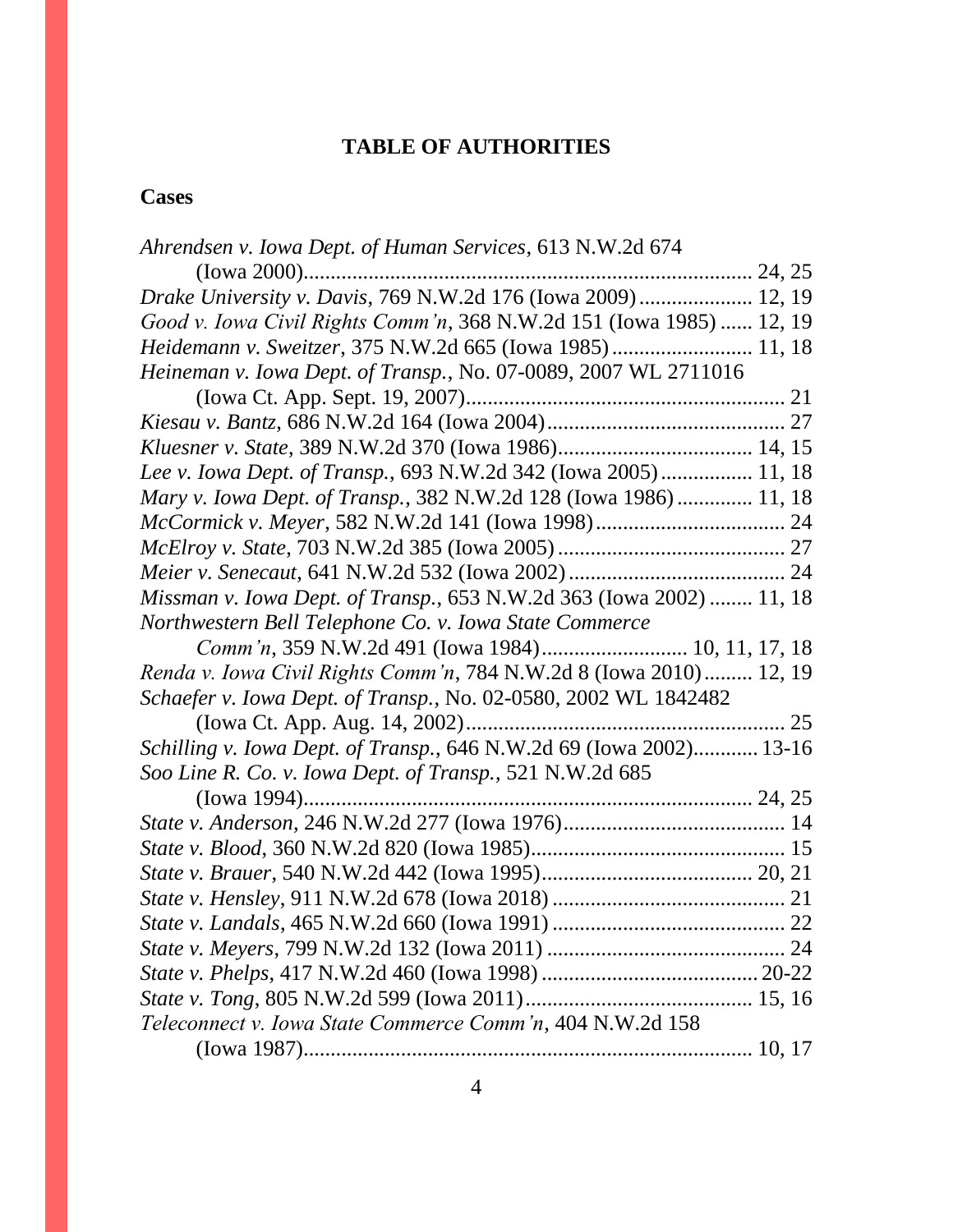| Willett v. Iowa Dept. of Transp., 572 N.W.2d 172 |  |  |
|--------------------------------------------------|--|--|
|                                                  |  |  |

# **Statutes and Other Authorities**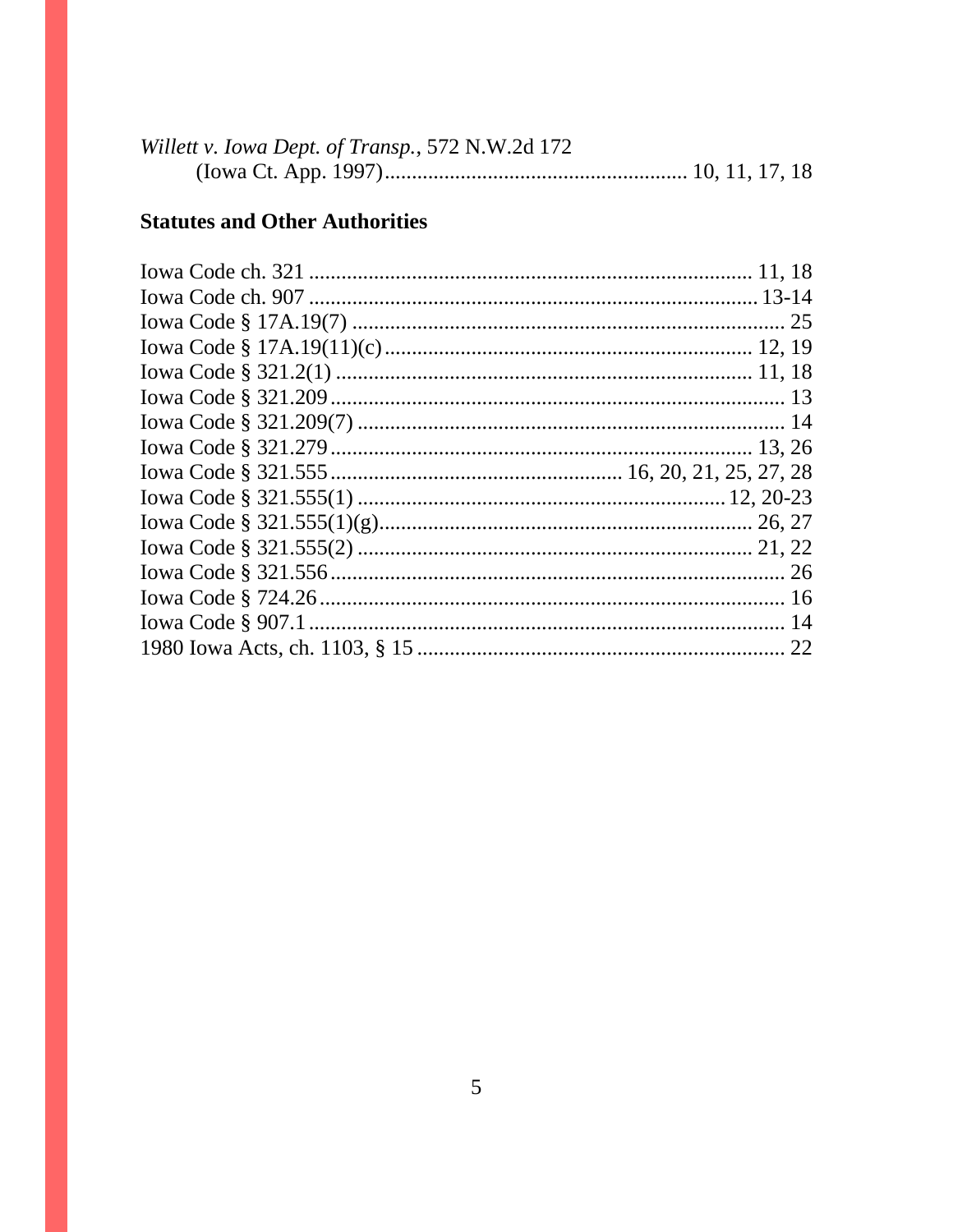#### **STATEMENT OF THE ISSUES PRESENTED FOR REVIEW**

### **I. THE DISTRICT COURT CORRECTLY HELD THAT A DEFERRED JUDGMENT IS A CONVICTION FOR PURPOSES OF IOWA CODE SECTION 321.555(1).**

#### **Cases**

*Drake University v. Davis*, 769 N.W.2d 176 (Iowa 2009) *Good v. Iowa Civil Rights Comm'n*, 368 N.W.2d 151 (Iowa 1985) *Heidemann v. Sweitzer*, 375 N.W.2d 665 (Iowa 1985) *Kluesner v. State*, 389 N.W.2d 370 (Iowa 1986) *Lee v. Iowa Dept. of Transp.*, 693 N.W.2d 342 (Iowa 2005) *Mary v. Iowa Dept. of Transp.*, 382 N.W.2d 128 (Iowa 1986) *Missman v. Iowa Dept. of Transp.*, 653 N.W.2d 363 (Iowa 2002) *Northwestern Bell Telephone Co. v. Iowa State Commerce Comm'n*, 359 N.W.2d 491 (Iowa 1984) *Renda v. Iowa Civil Rights Comm'n*, 784 N.W.2d 8 (Iowa 2010) *Schilling v. Iowa Dept. of Transp.*, 646 N.W.2d 69 (Iowa 2002) *State v. Anderson*, 246 N.W.2d 277 (Iowa 1976) *State v. Blood*, 360 N.W.2d 820 (Iowa 1985) *State v. Tong*, 805 N.W.2d 599 (Iowa 2011) *Teleconnect v. Iowa State Commerce Comm'n*, 404 N.W.2d 158 (Iowa 1987) *Willett v. Iowa Dept. of Transp.*, 572 N.W.2d 172 (Iowa Ct. App. 1997)

### **Statutes and Other Authorities**

Iowa Code ch. 321 Iowa Code ch. 907 Iowa Code § 17A.19(11)(c) Iowa Code § 321.2(1) Iowa Code § 321.209 Iowa Code § 321.209(7) Iowa Code § 321.279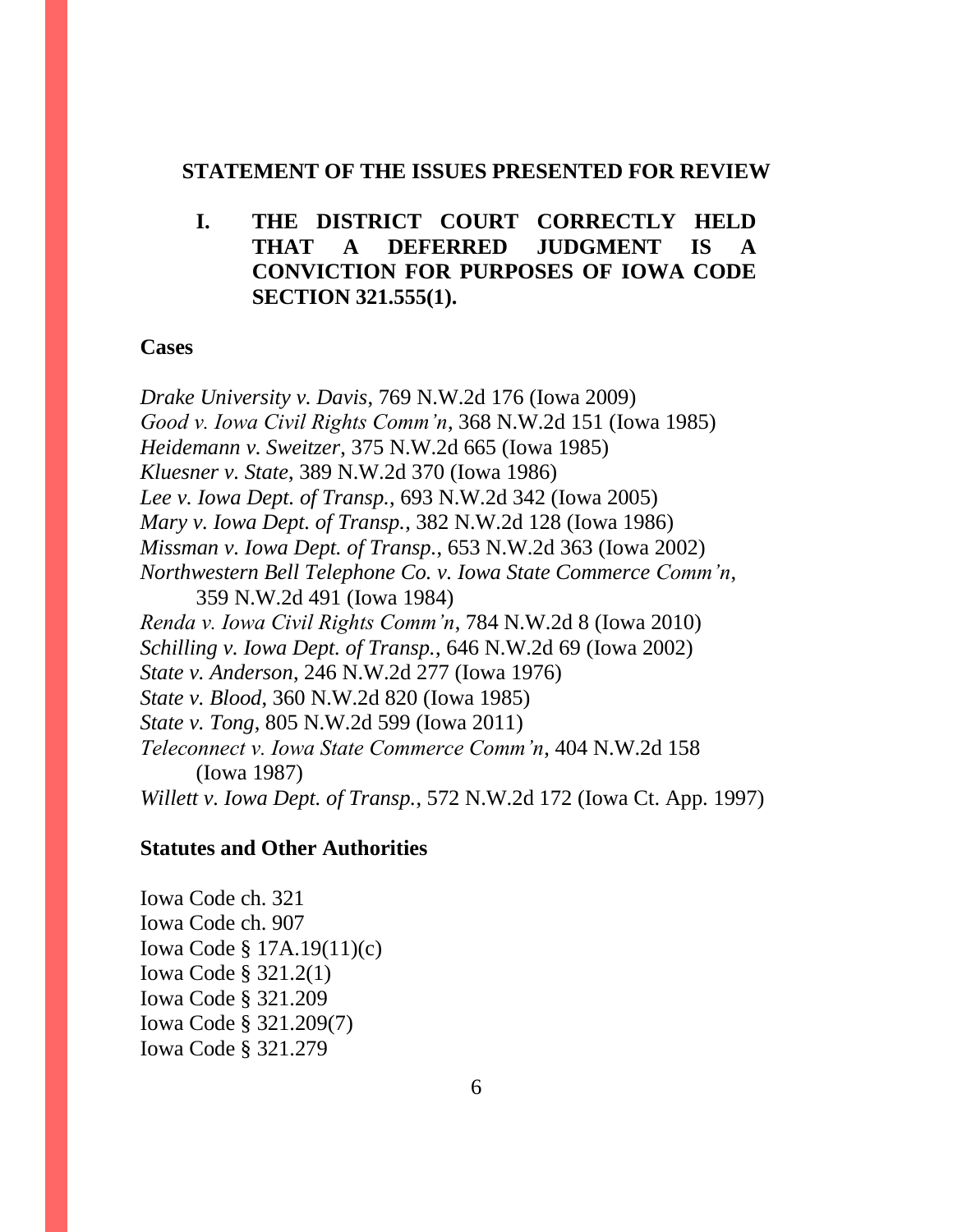Iowa Code § 321.555(1) Iowa Code § 724.26 Iowa Code § 907.1

> **II. THE DISTRICT COURT CORRECTLY HELD THAT IT IS THE DATE OF OFFENSE, NOT THE DATE OF CONVICTION, WHICH IS CONTROLLING FOR PURPOSES OF DETERMINING THE IMPOSITION OF THE HABITUAL OFFENDER STATUTE.**

#### **Cases**

*Drake University v. Davis*, 769 N.W.2d 176 (Iowa 2009) *Good v. Iowa Civil Rights Comm'n*, 368 N.W.2d 151 (Iowa 1985) *Heidemann v. Sweitzer*, 375 N.W.2d 665 (Iowa 1985) *Heineman v. Iowa Dept. of Transp.*, No. 07-0089, 2007 WL 2711016 (Iowa Ct. App. Sept. 19, 2007) *Lee v. Iowa Dept. of Transp.*, 693 N.W.2d 342 (Iowa 2005) *Mary v. Iowa Dept. of Transp.*, 382 N.W.2d 128 (Iowa 1986) *Missman v. Iowa Dept. of Transp.*, 653 N.W.2d 363 (Iowa 2002) *Northwestern Bell Telephone Co. v. Iowa State Commerce Comm'n*, 359 N.W.2d 491 (Iowa 1984) *Renda v. Iowa Civil Rights Comm'n*, 784 N.W.2d 8 (Iowa 2010) *State v. Brauer*, 540 N.W.2d 442 (Iowa 1995) *State v. Hensley*, 911 N.W.2d 678 (Iowa 2018) *State v. Landals*, 465 N.W.2d 660 (Iowa 1991) *State v. Phelps*, 417 N.W.2d 460 (Iowa 1998) *Teleconnect v. Iowa State Commerce Comm'n*, 404 N.W.2d 158 (Iowa 1987) *Willett v. Iowa Dept. of Transp.*, 572 N.W.2d 172 (Iowa Ct. App. 1997)

### **Statutes and Other Authorities**

Iowa Code ch. 321 Iowa Code § 17A.19(11)(c) Iowa Code § 321.2(1)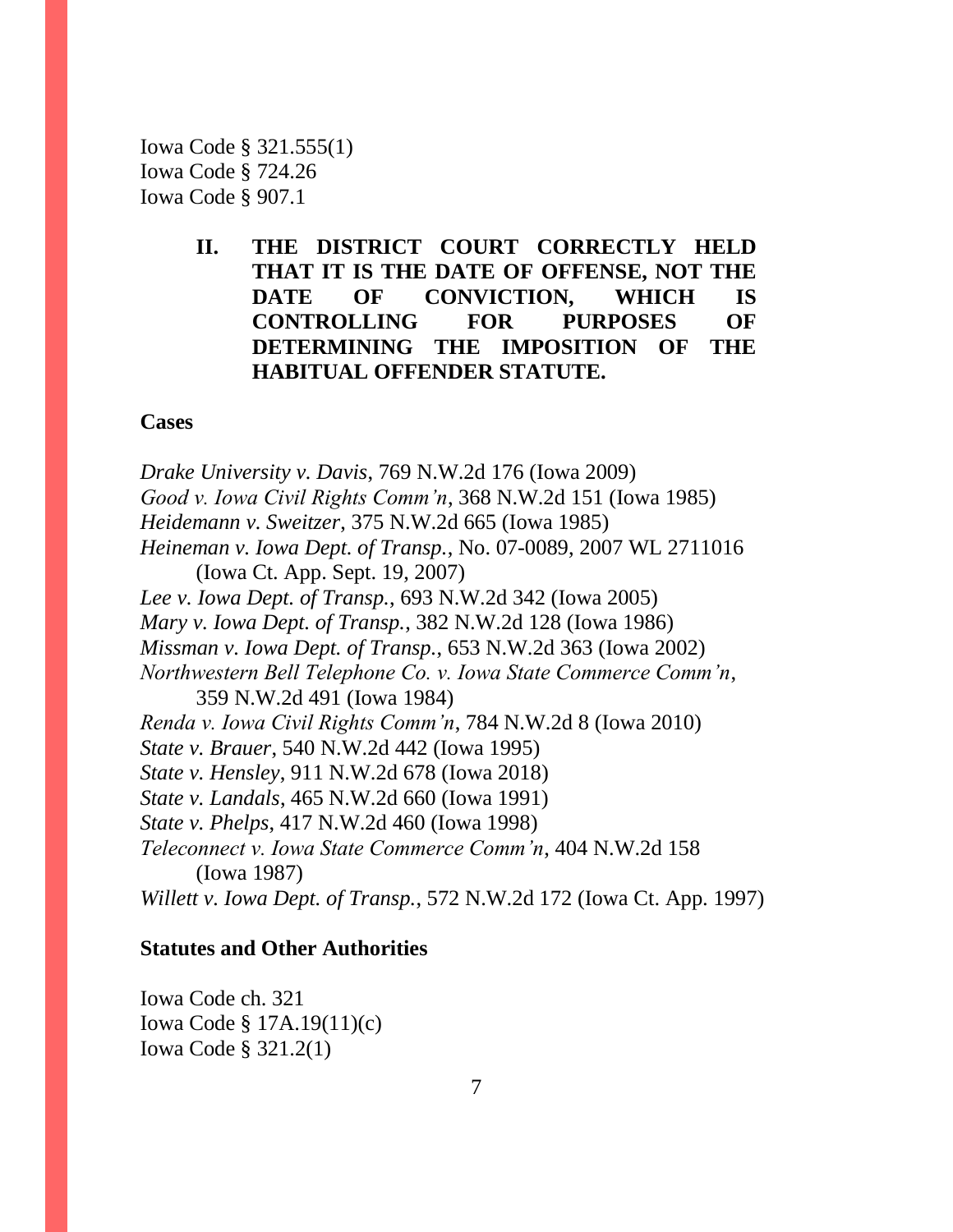Iowa Code § 321.555 Iowa Code § 331.555(1) Iowa Code § 321.555(2) 1980 Iowa Acts, ch. 1103, § 15

> **III. THE DISTRICT COURT CORRECTLY HELD THAT THE ISSUE OF "PURSUING" AS REFERENCED IN IOWA CODE SECTION 321.555(1)(G) AS AN ELEMENT OF AN ADMINISTRATIVE LICENSE REVOCATION WAS NOT PROPERTLY PRESERVED FOR REVIEW.**

### **Cases**

*Ahrendsen v. Iowa Dept. of Human Services*, 613 N.W.2d 674 (Iowa 2000) *McCormick v. Meyer*, 582 N.W.2d 141 (Iowa 1998) *Meier v. Senecaut*, 641 N.W.2d 532 (Iowa 2002) *Schaefer v. Iowa Dept. of Transp.*, No. 02-0580, 2002 WL 1842482 (Iowa Ct. App. Aug. 14, 2002) *Soo Line R. Co. v. Iowa Dept. of Transp.*, 521 N.W.2d 685 (Iowa 1994) *State v. Meyers*, 799 N.W.2d 132 (Iowa 2011)

### **Statutes and Other Authorities**

Iowa Code § 17A.19(7) Iowa Code § 321.279 Iowa Code § 321.555 Iowa Code § 321.555(1)(g) Iowa Code § 321.556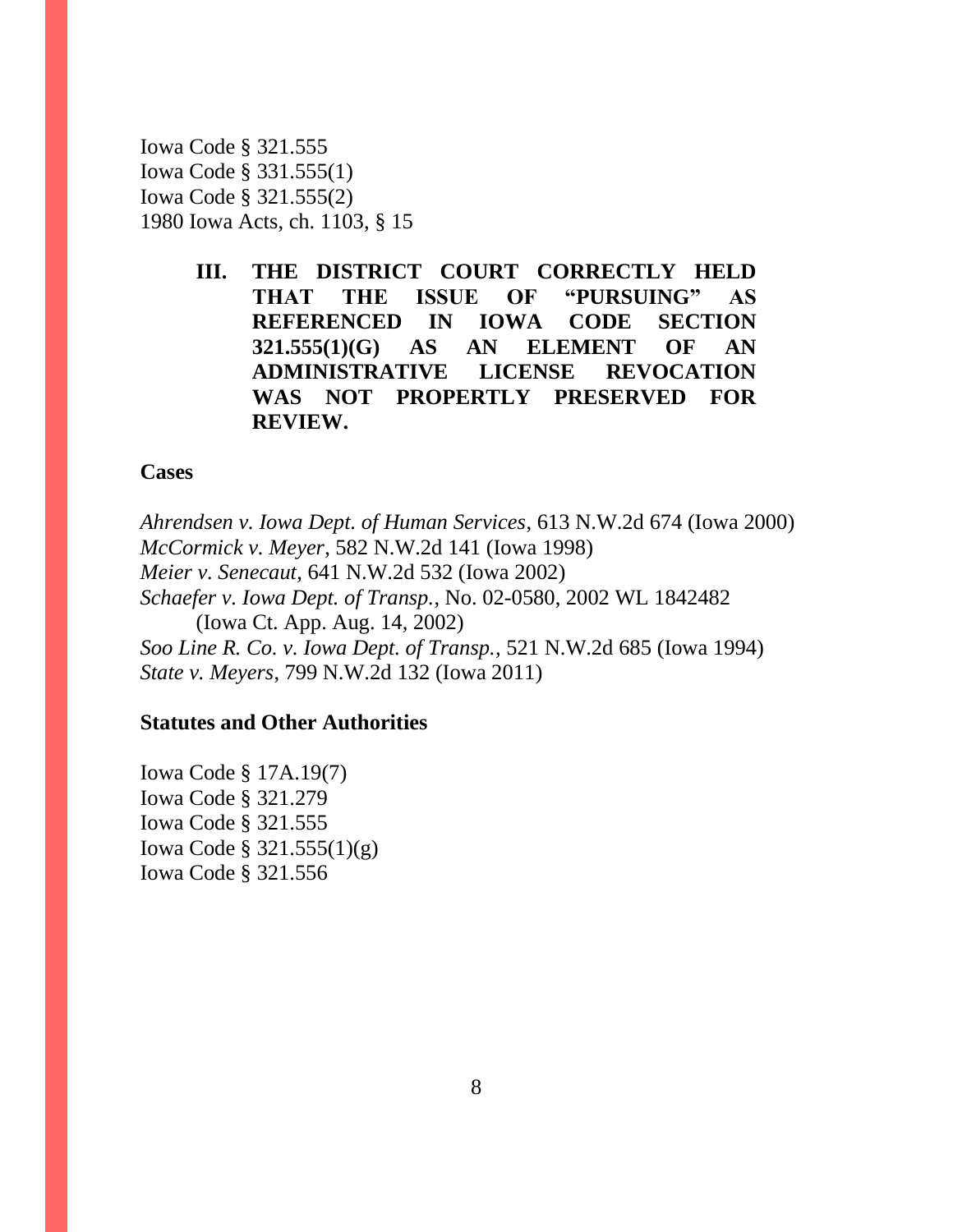### **ROUTING STATEMENT**

Transfer to the Iowa Court of Appeals is appropriate given the matter can be decided through the application of existing legal principles and established precedent based on the findings of the district court. *See* Iowa R. App. P. 6.1101(3)(a).

### **STATEMENT OF THE CASE**

The respondent/appellee Iowa Department of Transportation (hereinafter "respondent") is satisfied with the petitioner's statement of the case. *See* Iowa R. App. P. 6.903(3).

### **STATEMENT OF THE FACTS**

The underlying facts are not in dispute and the respondent is satisfied with the petitioner's statement of the facts. *See* Iowa R. App. P. 6.903(3). In addition, respondent adopts the "Background Facts and Proceedings" set forth by the district court as its own and incorporates them by reference herein. App. at 11-12.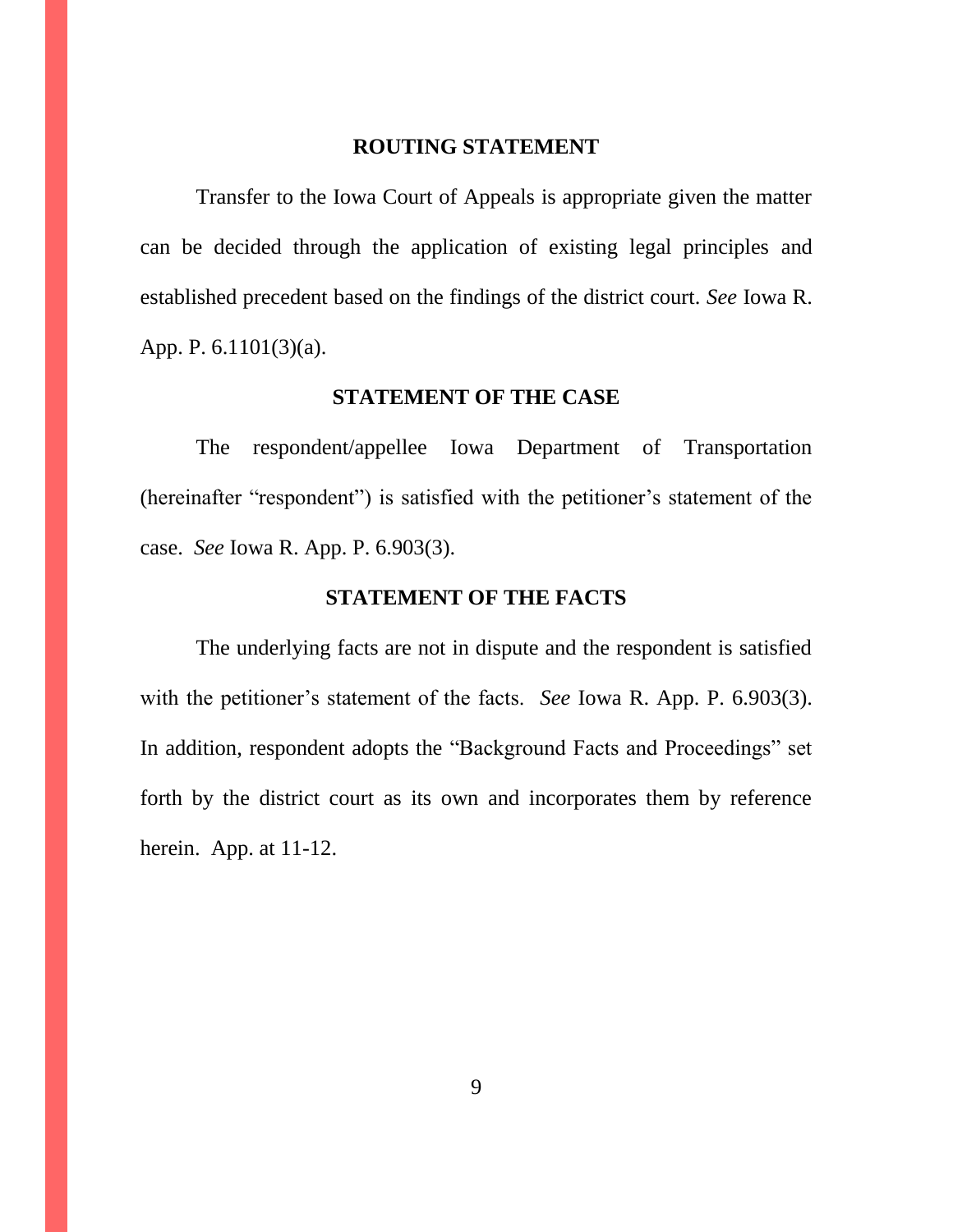### **LEGAL ARGUMENT**

### **I. THE DISTRICT COURT CORRECTLY HELD THAT A DEFERRED JUDGMENT IS CONVICTION FOR PURPOSES OF IOWA CODE SECTION 321.555(1).**

#### **Error Preservation**

This issue was presented to the district court and petitioner's notice of appeal from the decision of the district court was timely filed. Therefore, petitioner is correct in his assertion that error has been preserved as to this issue.

#### **Scope of Review**

When exercising its power of judicial review of agency action, the district court functions in an appellate capacity to correct errors of law by the agency. *Northwestern Bell Telephone Co. v. Iowa State Commerce Comm'n*, 359 N.W.2d 491, 492 (Iowa 1984); *Willett v. Iowa Dept. of Transp.*, 572 N.W.2d 172, 173-174 (Iowa Ct. App. 1997) (citing *Teleconnect v. Iowa State Commerce Comm'n*, 404 N.W.2d 158, 161-62 (Iowa 1987)). In the review of the district court's action, the Iowa appellate courts "merely apply the standards of section [17A.19(10)] to the agency action to determine whether [the] conclusions [of the appellate court] are the same as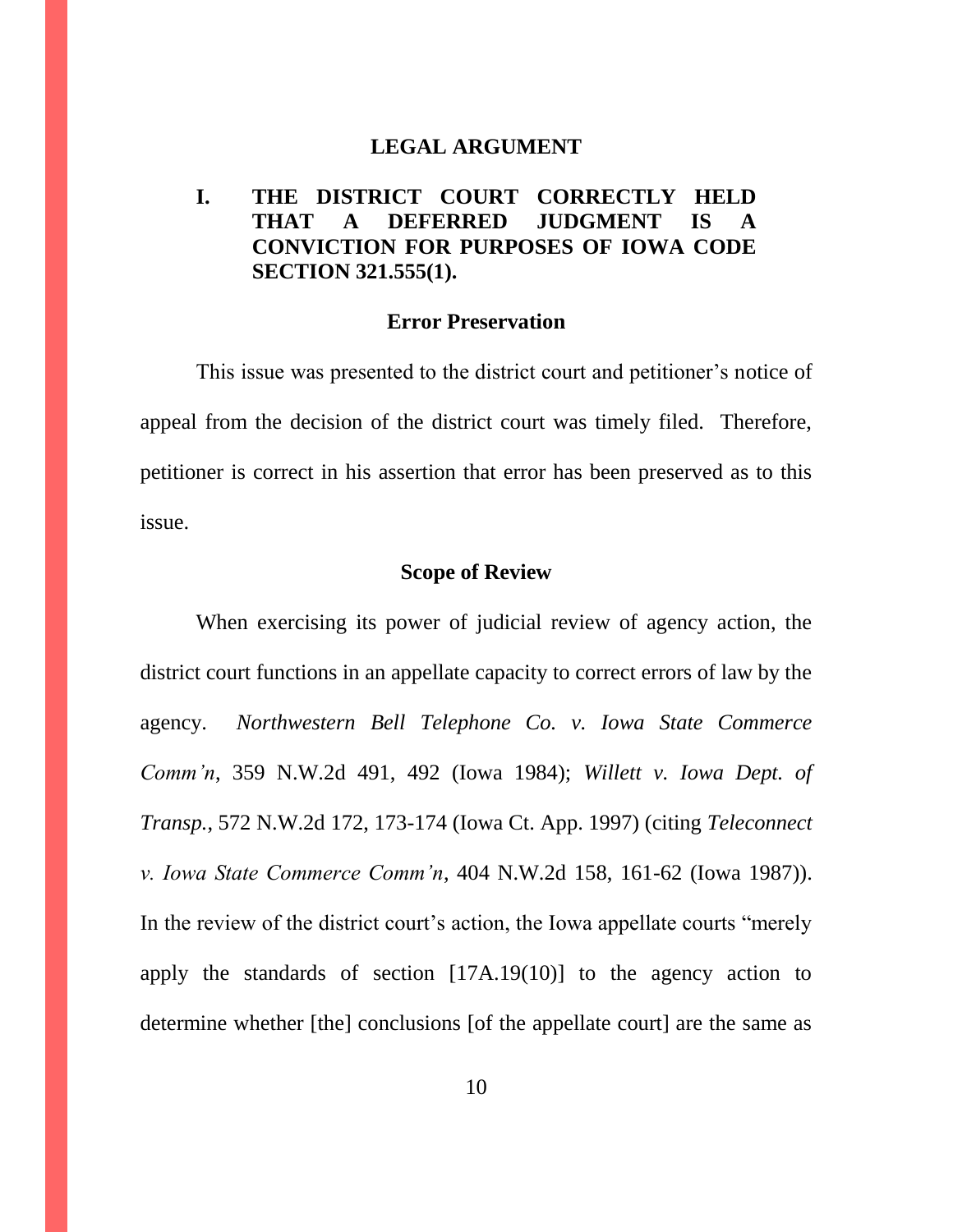those of the district court." *Northwestern Bell Telephone Co.*, 359 N.W.2d at 492; *Willett*, 572 N.W.2d at 174.

The appellate court should not interfere on judicial review unless it finds Mr. Johnston carried his burden of proof as a matter of law. *Heidemann v. Sweitzer*, 375 N.W.2d 665, 670 (Iowa 1985). The licensee's burden of proof is to show "compliance with all lawful requirements for the retention of the license." *Mary v. Iowa Dept. of Transp.*, 382 N.W.2d 128, 132 (Iowa 1986). The heavy burden of proving a lack of substantial evidence is on the driver. *Missman v. Iowa Dept. of Transp.*, 653 N.W.2d 363, 367 (Iowa 2002); *Lee v. Iowa Dept. of Transp*., 693 N.W.2d 342 (Iowa 2005).This Court need only scrutinize the record to see if there is substantial evidence supporting the agency's decision.

Pursuant to Iowa Code section 321.2(1), "[t]he state department of transportation shall administer and enforce the provisions of this chapter." Petitioner's driving privileges were revoked pursuant to Iowa Code chapter 321. In fact, as the underlying facts are not in dispute, the record evidence could fail to support the agency action in this matter **only** if a reviewing court were to examine the relevant statutes and hold as a matter of law that the agency's actions exceeded its statutory authority and unjustifiably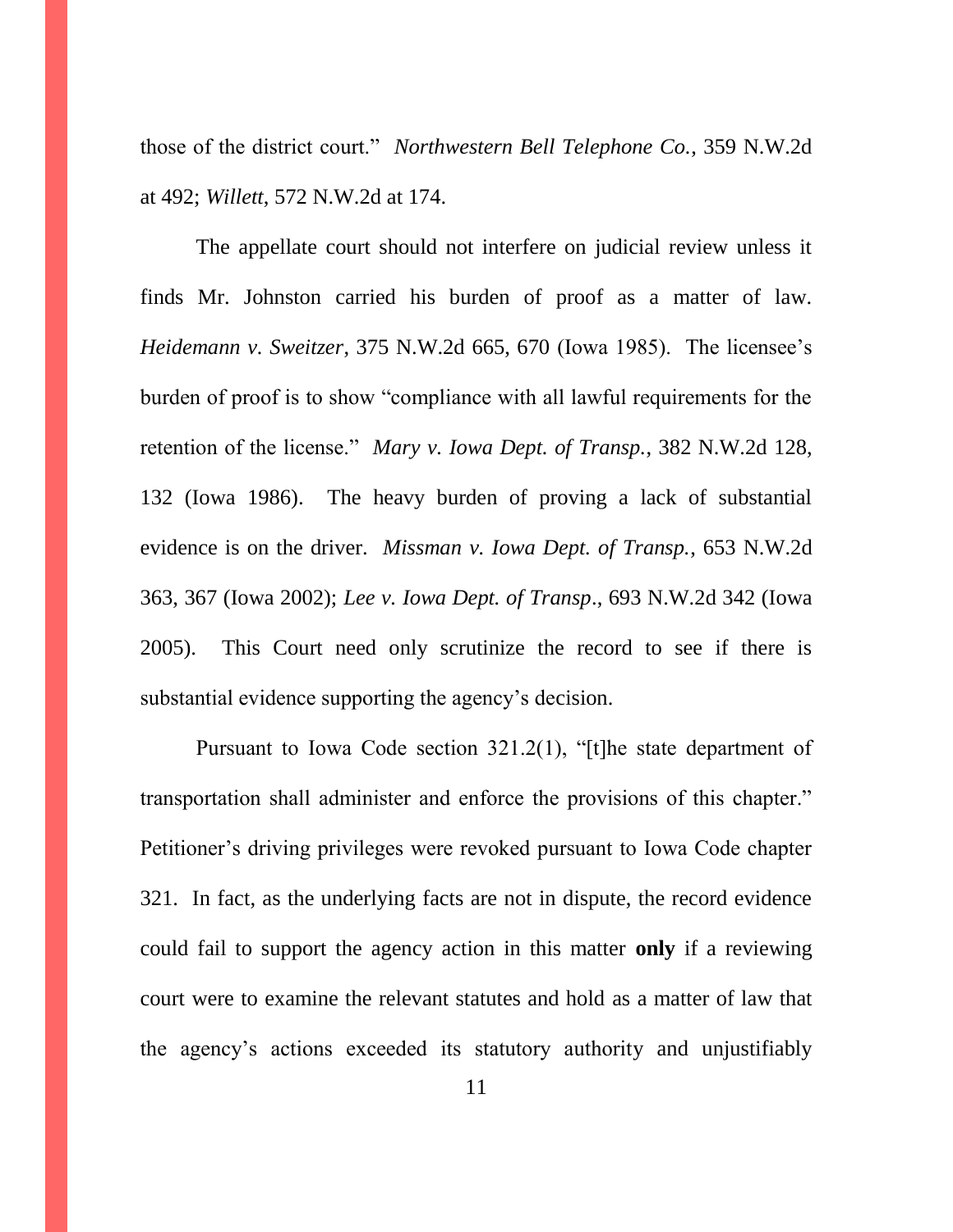applied law to fact. *See Renda v. Iowa Civil Rights Comm'n*, 784 N.W.2d 8,

10-11 (Iowa 2010); *Good v. Iowa Civil Rights Comm'n*, 368 N.W.2d 151,

155 (Iowa 1985).

The resolution of the issue at hand involves the agency's application of law to the facts. The legislature clearly vested the agency with the application of the law to the facts. We are required to give the agency appropriate deference because the legislature vested the application of the law to the facts with the agency. *Id.* §17A.19(11)(c). We give the agency the appropriate deference by only reversing or modifying the agency action "upon an irrational, illogical, or wholly unjustifiable application of law to fact."

*Drake University v. Davis*, 769 N.W.2d 176, 182 (Iowa 2009).

Just as this Court held in *Drake*, above, so does the case at hand rest on the agency's application of law to the facts. Since this matter has been properly vested by law with the agency, it follows that, pursuant to Iowa Code section  $17A.19(11)(c)$ , deference is to be given to the agency's decision. Thus, reversal is appropriate only if the agency's application of the law was irrational, illogical or wholly unjustifiable.

### **Argument**

Petitioner contends that a deferred judgment does not constitute a conviction for purposes of an administrative license revocation as a habitual offender under Iowa Code section 321.555(1). The administrative law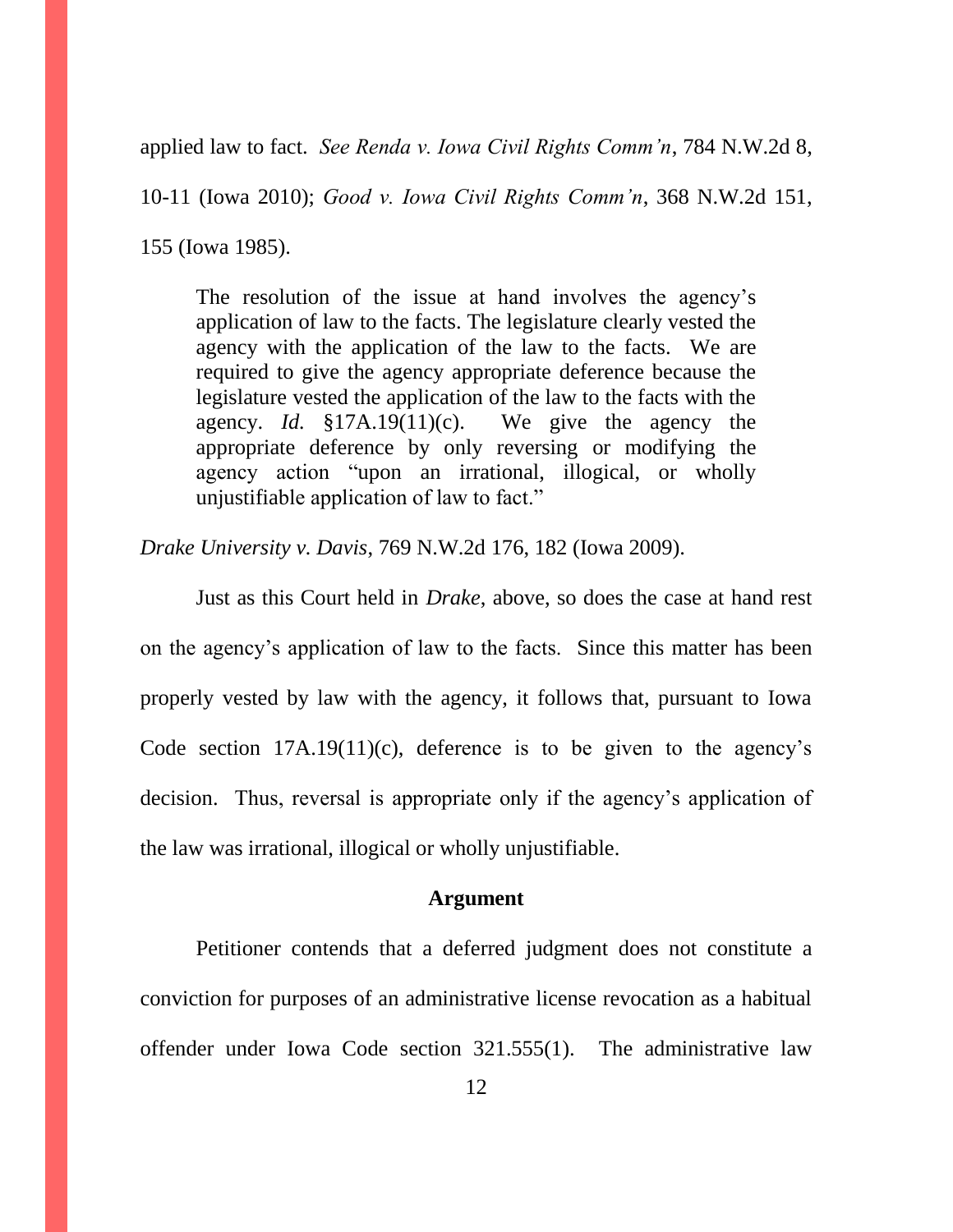judge, the agency and the district court all rejected this argument as it contradicts established legal precedent.

The issue of whether or not a deferred conviction constitutes a final conviction for purposes of an administrative license revocation has squarely been addressed by this Court in *Schilling v. Iowa Dept. of Transp*., 646 N.W.2d 69 (Iowa 2002). In *Schilling*, 646 N.W.2d 69 at 73, this Court held that a deferred judgment is a final conviction for purposes of the driver's license revocation statute. The facts and legal issues in *Schilling* are virtually identical to those presented here, right down to the statutory basis for the conviction.

Schilling pled guilty to eluding a law enforcement vehicle in violation of [Iowa Code section 321.279 \(1999\).](https://1.next.westlaw.com/Link/Document/FullText?findType=L&pubNum=1000256&cite=IASTS321.279&originatingDoc=I598a14abff2311d983e7e9deff98dc6f&refType=LQ&originationContext=document&transitionType=DocumentItem&contextData=(sc.RelatedInfo)) The district court accepted the plea, and on February 28, 2000, the court entered an order granting Schilling a deferred judgment. On March 23, the DOT sent Schilling a notice under [Iowa Code](https://1.next.westlaw.com/Link/Document/FullText?findType=L&pubNum=1000256&cite=IASTS321.209&originatingDoc=I598a14abff2311d983e7e9deff98dc6f&refType=LQ&originationContext=document&transitionType=DocumentItem&contextData=(sc.RelatedInfo))  [section 321.209](https://1.next.westlaw.com/Link/Document/FullText?findType=L&pubNum=1000256&cite=IASTS321.209&originatingDoc=I598a14abff2311d983e7e9deff98dc6f&refType=LQ&originationContext=document&transitionType=DocumentItem&contextData=(sc.RelatedInfo)) that, as of thirty days from the notice, his driver's license would be revoked for one year, based on his eluding conviction. On April 14, 2000, Schilling petitioned for judicial review, contending a deferred judgment did not constitute a "final" conviction, as required by [Iowa Code](https://1.next.westlaw.com/Link/Document/FullText?findType=L&pubNum=1000256&cite=IASTS321.209&originatingDoc=I598a14abff2311d983e7e9deff98dc6f&refType=LQ&originationContext=document&transitionType=DocumentItem&contextData=(sc.RelatedInfo))  [section 321.209.](https://1.next.westlaw.com/Link/Document/FullText?findType=L&pubNum=1000256&cite=IASTS321.209&originatingDoc=I598a14abff2311d983e7e9deff98dc6f&refType=LQ&originationContext=document&transitionType=DocumentItem&contextData=(sc.RelatedInfo))

*Id.*, 646 N.W.2d at 70.

In rejecting Schilling's argument, the Iowa Supreme Court conducted a detailed analysis of the deferred judgment provisions of Iowa Code chapter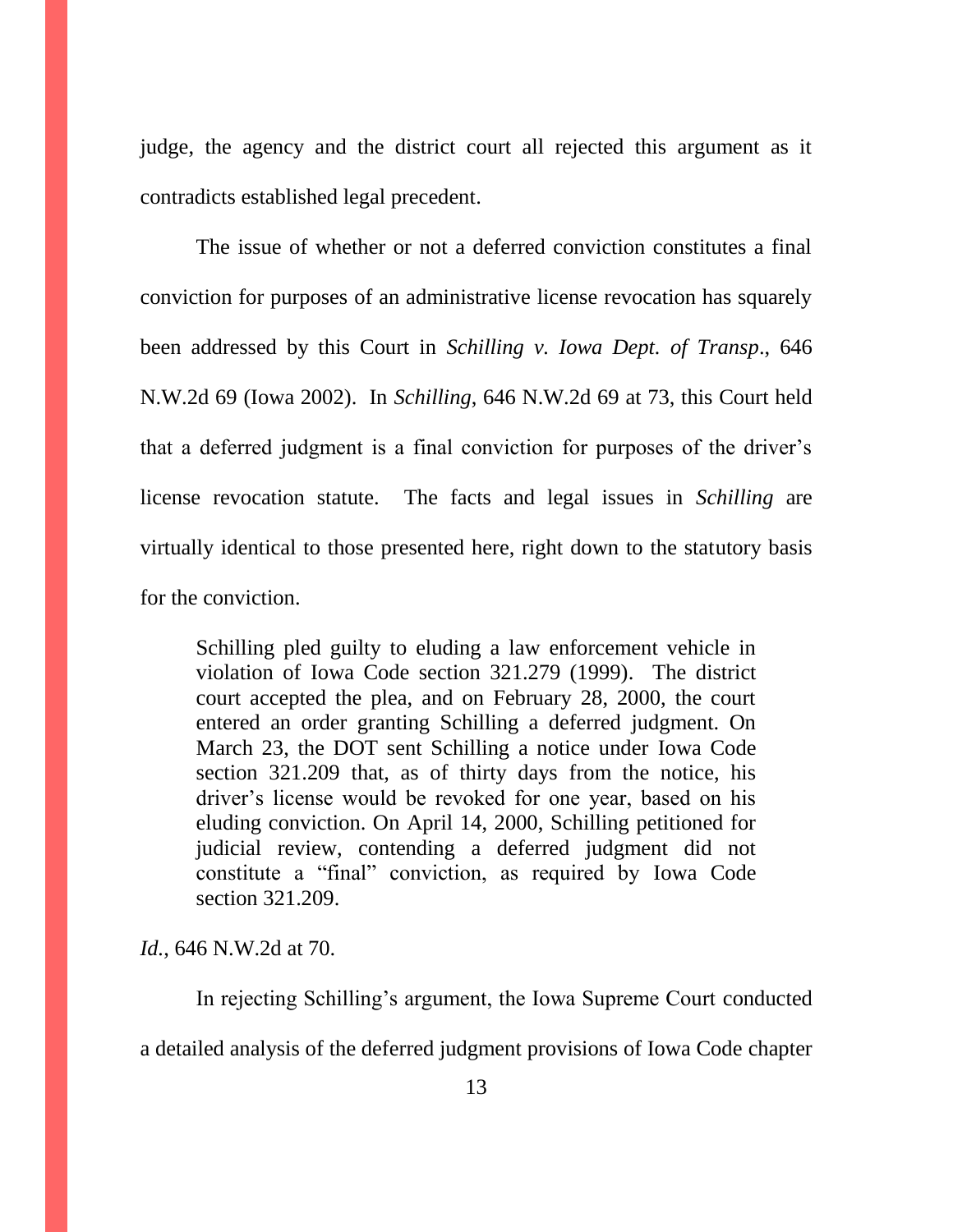907 in connection Iowa Code section 312.209(7) (the habitual offender

statute at that time), and found as follows:

The first question is whether the license revocation is aimed at the protection of the public or as a punishment measure. If it is the former, a conviction without judgment may be a sufficient basis for revocation. *See Kluesner,* [389 N.W.2d at 372.](https://1.next.westlaw.com/Link/Document/FullText?findType=Y&serNum=1986133945&pubNum=595&originatingDoc=I598a14abff2311d983e7e9deff98dc6f&refType=RP&fi=co_pp_sp_595_372&originationContext=document&transitionType=DocumentItem&contextData=(sc.Search)#co_pp_sp_595_372) If the revocation statute is protective in nature, the establishment of the following elements will be sufficient to show that a conviction exists: (1) A judge or jury has found the defendant guilty, or the defendant has entered a plea of guilty; (2) the court has ordered some form of punishment, penalty, or restraint on the person's liberty to be imposed; (3) a judgment of guilty may be entered if the person violates the terms of probation or fails to comply with the requirements of the court's order; and (4) the conviction has become final. A conviction is final if the defendant has exhausted or waived any postorder challenge.

We believe [section 321.209\(](https://1.next.westlaw.com/Link/Document/FullText?findType=L&pubNum=1000256&cite=IASTS321.209&originatingDoc=I598a14abff2311d983e7e9deff98dc6f&refType=LQ&originationContext=document&transitionType=DocumentItem&contextData=(sc.Search))7) is designed for the protection of the public, not for punishment. Therefore, a broad definition of "conviction" is appropriate. *See [Kluesner,](https://1.next.westlaw.com/Link/Document/FullText?findType=Y&serNum=1986133945&pubNum=595&originatingDoc=I598a14abff2311d983e7e9deff98dc6f&refType=RP&fi=co_pp_sp_595_372&originationContext=document&transitionType=DocumentItem&contextData=(sc.Search)#co_pp_sp_595_372)* 389 N.W.2d at [372.](https://1.next.westlaw.com/Link/Document/FullText?findType=Y&serNum=1986133945&pubNum=595&originatingDoc=I598a14abff2311d983e7e9deff98dc6f&refType=RP&fi=co_pp_sp_595_372&originationContext=document&transitionType=DocumentItem&contextData=(sc.Search)#co_pp_sp_595_372) Applying the test for conviction as set out above, it is undisputed that Schilling pled guilty, thereby satisfying the first element. As to the second element, the court imposed a restraint on Schilling's liberty by requiring him to abide by the terms of his deferred judgment agreement, report any violations of law, attend a defensive-driving school, appear in court on a set date to show cause why his probation should not be revoked, and pay the court costs. As to the third element, under the deferred judgment order and [Iowa Code section 907.1,](https://1.next.westlaw.com/Link/Document/FullText?findType=L&pubNum=1000256&cite=IASTS907.1&originatingDoc=I598a14abff2311d983e7e9deff98dc6f&refType=LQ&originationContext=document&transitionType=DocumentItem&contextData=(sc.Search)) a judgment of guilt or order of contempt may be entered if Schilling violates the terms of his probation. Under the fourth element, finality, it is clear Schilling's conviction has become final because he is not entitled to appeal the order; there is no judgment from which to appeal. *Anderson,* [246 N.W.2d at 279.](https://1.next.westlaw.com/Link/Document/FullText?findType=Y&serNum=1976132472&pubNum=595&originatingDoc=I598a14abff2311d983e7e9deff98dc6f&refType=RP&fi=co_pp_sp_595_279&originationContext=document&transitionType=DocumentItem&contextData=(sc.Search)#co_pp_sp_595_279)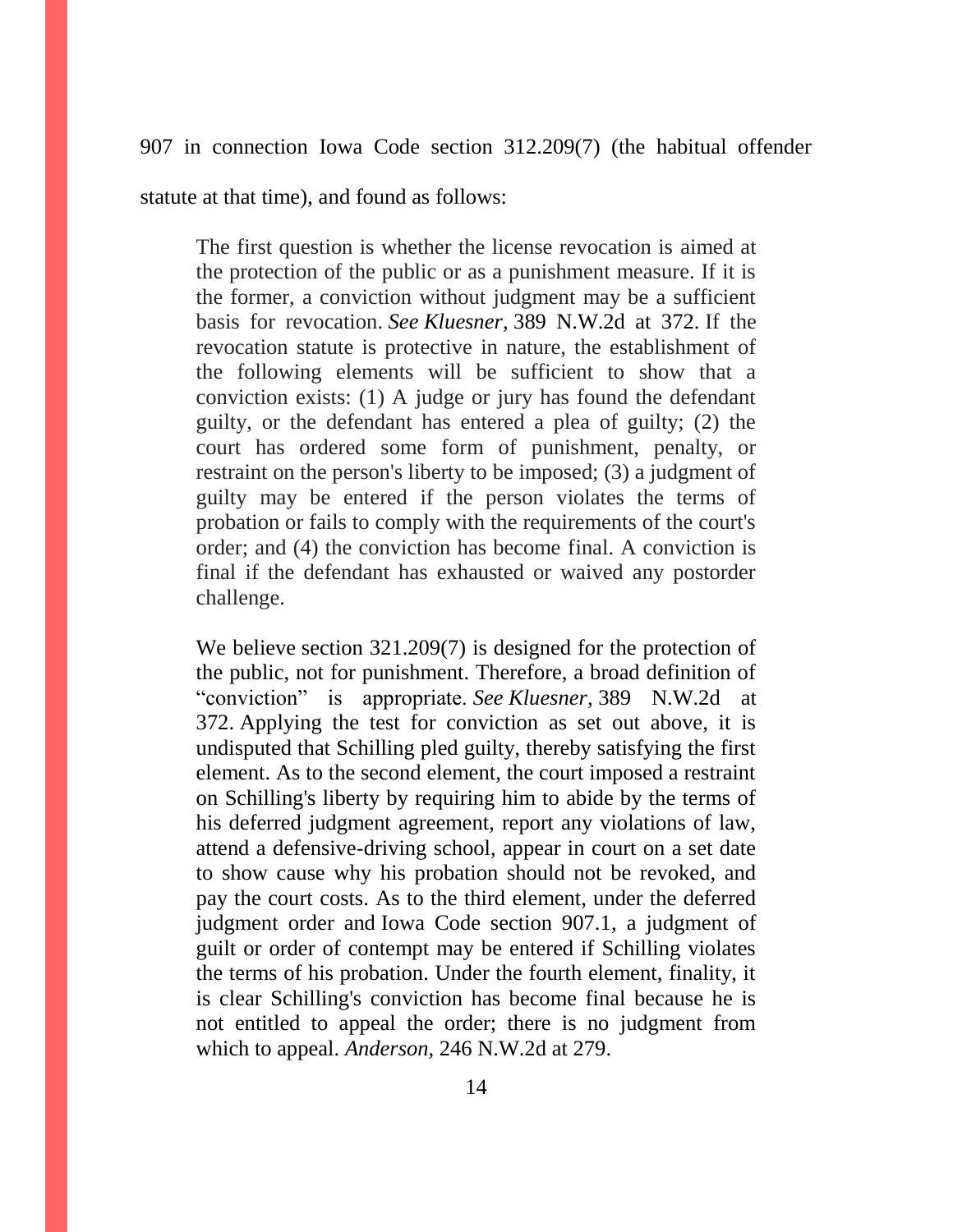**We conclude that the deferred judgment constitutes a Conviction**, and the conviction became final prior to Schilling's challenge in district court.

*Id*., 646 N.W.2d at 73 (*emphasis added*).

. . .

The petitioner also relies on *State v. Tong*, 805 N.W.2d 756 (Iowa 2011), in support of his argument that a deferred judgment does not constitute a conviction. This reliance is misplaced. Although the underlying facts in *Tong* are quite different from *Schilling* in that *Tong* concerns whether a deferred judgment constitutes a conviction for purposes of possession of a firearm, the Court's analysis and conclusion were the same.

Historically, we have treated a deferred judgment as a "conviction" when the purpose of the statute was to protect the community, but not when the statute's purpose was to increase punishment. *See, e.g., Schilling,* [646 N.W.2d at 71–72](https://1.next.westlaw.com/Link/Document/FullText?findType=Y&serNum=2002365147&pubNum=595&originatingDoc=Ibd6c0290fbf011e08b448cf533780ea2&refType=RP&fi=co_pp_sp_595_71&originationContext=document&transitionType=DocumentItem&contextData=(sc.Search)#co_pp_sp_595_71) (holding a deferred judgment was a "final conviction" for driver's license revocation purposes and noting that "[w]e have distinguished between a conviction used to increase a criminal penalty and one used to protect the public"); *Kluesner,* [389 N.W.2d at 372–](https://1.next.westlaw.com/Link/Document/FullText?findType=Y&serNum=1986133945&pubNum=595&originatingDoc=Ibd6c0290fbf011e08b448cf533780ea2&refType=RP&fi=co_pp_sp_595_372&originationContext=document&transitionType=DocumentItem&contextData=(sc.Search)#co_pp_sp_595_372) [73](https://1.next.westlaw.com/Link/Document/FullText?findType=Y&serNum=1986133945&pubNum=595&originatingDoc=Ibd6c0290fbf011e08b448cf533780ea2&refType=RP&fi=co_pp_sp_595_372&originationContext=document&transitionType=DocumentItem&contextData=(sc.Search)#co_pp_sp_595_372) (holding a deferred judgment was a "judgment of conviction" for the purposes of Iowa's restitution law because that law was intended to protect the public); *[State v. Blood,](https://1.next.westlaw.com/Link/Document/FullText?findType=Y&serNum=1985102958&pubNum=595&originatingDoc=Ibd6c0290fbf011e08b448cf533780ea2&refType=RP&fi=co_pp_sp_595_822&originationContext=document&transitionType=DocumentItem&contextData=(sc.Search)#co_pp_sp_595_822)* 360 [N.W.2d 820, 822 \(Iowa 1985\)](https://1.next.westlaw.com/Link/Document/FullText?findType=Y&serNum=1985102958&pubNum=595&originatingDoc=Ibd6c0290fbf011e08b448cf533780ea2&refType=RP&fi=co_pp_sp_595_822&originationContext=document&transitionType=DocumentItem&contextData=(sc.Search)#co_pp_sp_595_822) (holding a deferred judgment would be taken into account in determining whether the defendant had committed his third OWI offense for license revocation purposes as this provision was not intended to punish the driver but solely to protect the public)…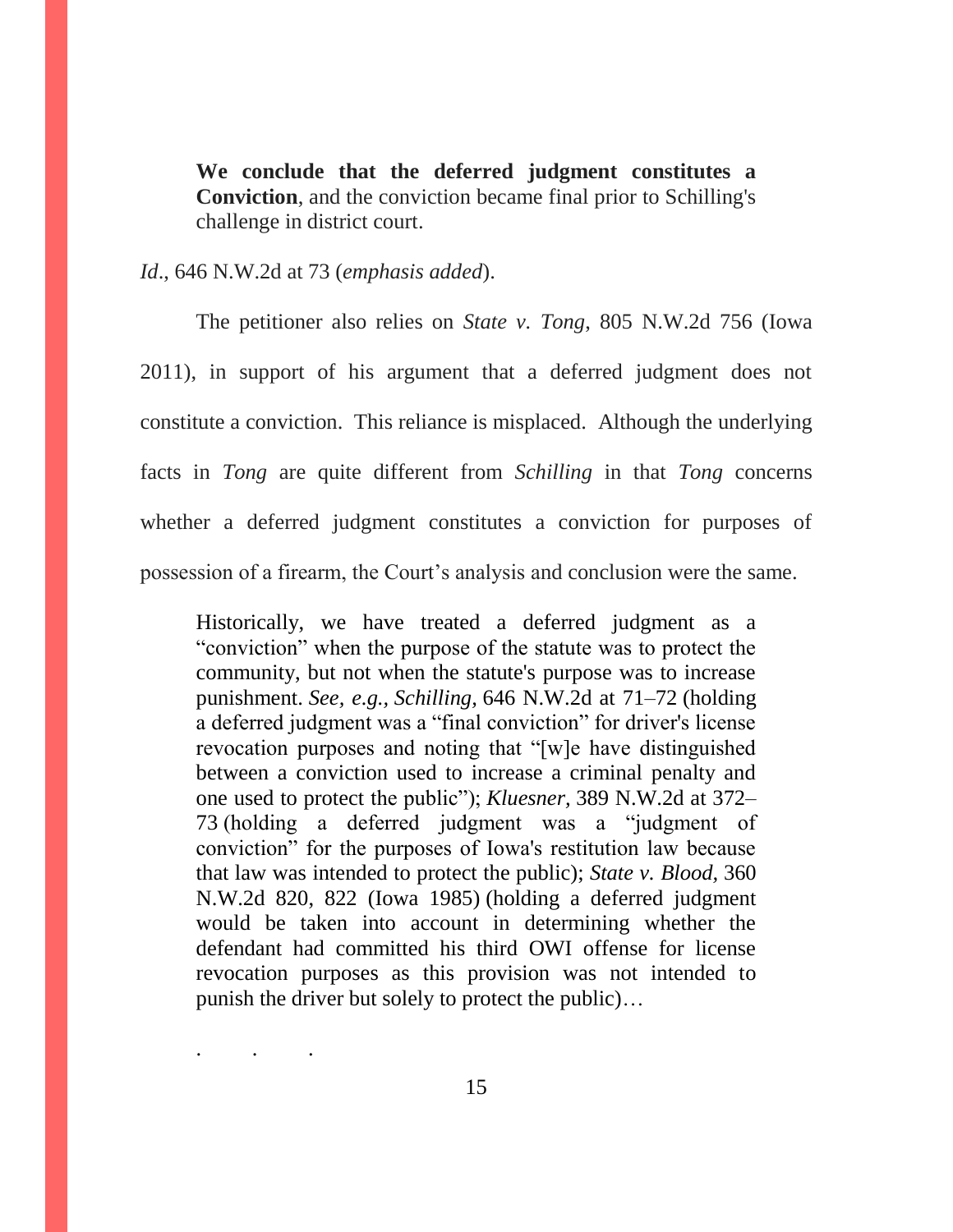[W]e hold a deferred judgment constitutes a conviction for purposes of [section 724.26](https://1.next.westlaw.com/Link/Document/FullText?findType=L&pubNum=1000256&cite=IASTS724.26&originatingDoc=Ibd6c0290fbf011e08b448cf533780ea2&refType=LQ&originationContext=document&transitionType=DocumentItem&contextData=(sc.Search)) where the defendant (as here) has not completed his term of probation.

*Tong*, 805 N.W.2d at 602-603.

Simply put, there is nothing distinguishable about the present case to remove it from the purview of this Court's holding in *Schilling*. The district court was correct in holding as follows:

It is well settled under controlling Iowa case law that a deferred judgment does constitute a conviction for purposes of administrative action under the facts presented here. [Petitioner's argument was addressed and rejected by the Iowa Supreme Court (the Court) in *Schilling v. Iowa Dep't of Transp.*, 646 N.W.2d 69, 73 (Iowa 2002). The Schilling decision is still good law for the purposes of the instant matter.

App. at 12.

As the district court noted, "existing case law, particularly *Schilling*, makes it clear that [petitioner's] deferred judgment for a conviction for eluding qualifies as a 'final conviction' for the purposes of section 321.555." App. at 14. Thus, since petitioner's first argument has already been squarely decided by established legal precedent, it fails.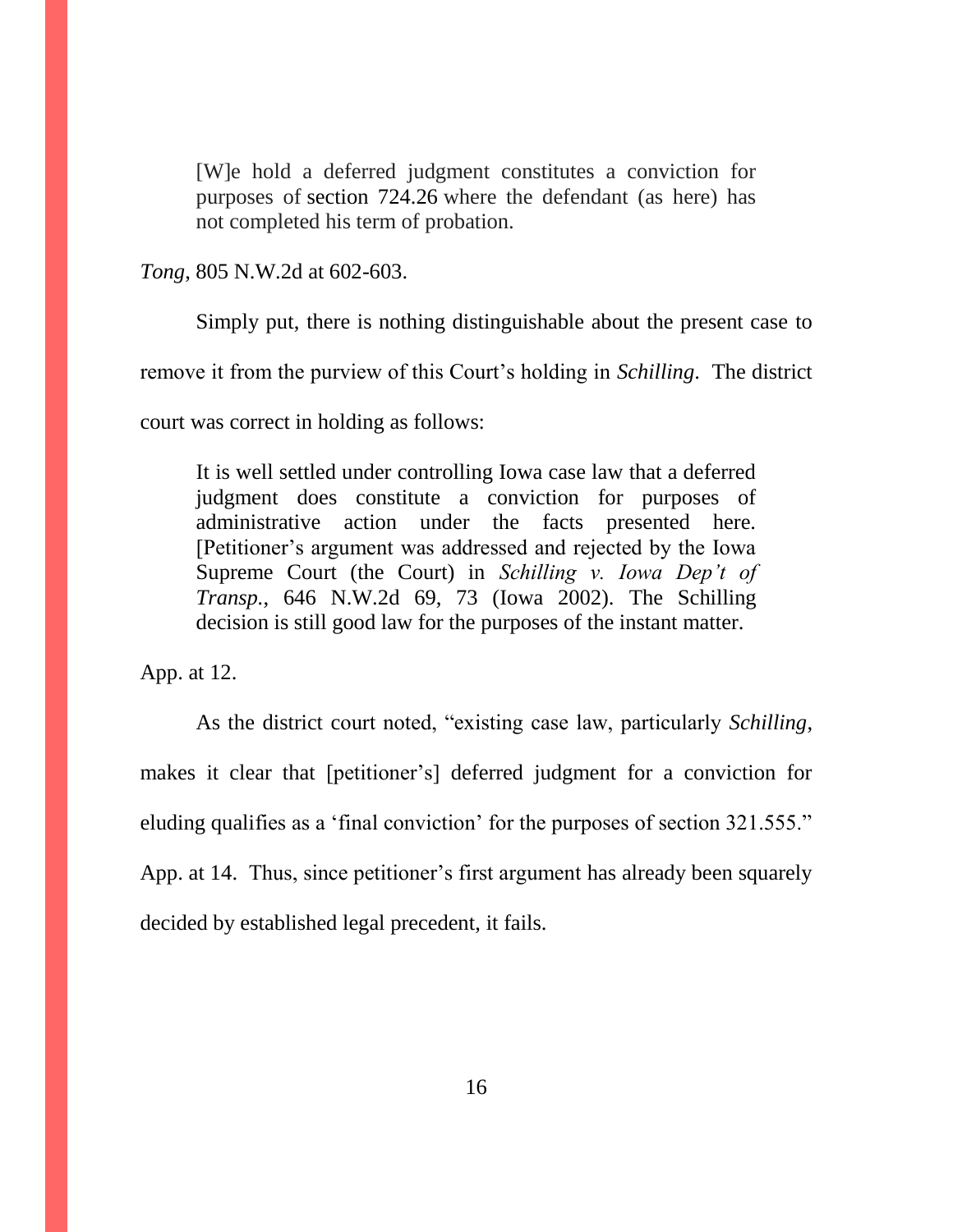**II. THE DISTRICT COURT CORRECTLY HELD THAT IT IS THE DATE OF OFFENSE, NOT THE DATE OF CONVICTION, WHICH IS CONTROLLING FOR PURPOSES OF DETERMINING THE IMPOSITION OF THE HABITUAL OFFENDER STATUTE.**

#### **Error Preservation**

This issue was presented to the district court and petitioner's notice of appeal from the decision of the district court was timely filed. Therefore, petitioner is correct in his assertion that error has been preserved as to this issue.

#### **Scope of Review**

When exercising its power of judicial review of agency action, the district court functions in an appellate capacity to correct errors of law by the agency. *Northwestern Bell Telephone Co. v. Iowa State Commerce Comm'n*, 359 N.W.2d 491, 492 (Iowa 1984); *Willett v. Iowa Dept. of Transp.*, 572 N.W.2d 172, 173-174 (Iowa Ct. App. 1997) (citing *Teleconnect v. Iowa State Commerce Comm'n*, 404 N.W.2d 158, 161-62 (Iowa 1987)). In the review of the district court's action, the Iowa appellate courts "merely apply the standards of section [17A.19(10)] to the agency action to determine whether [the] conclusions [of the appellate court] are the same as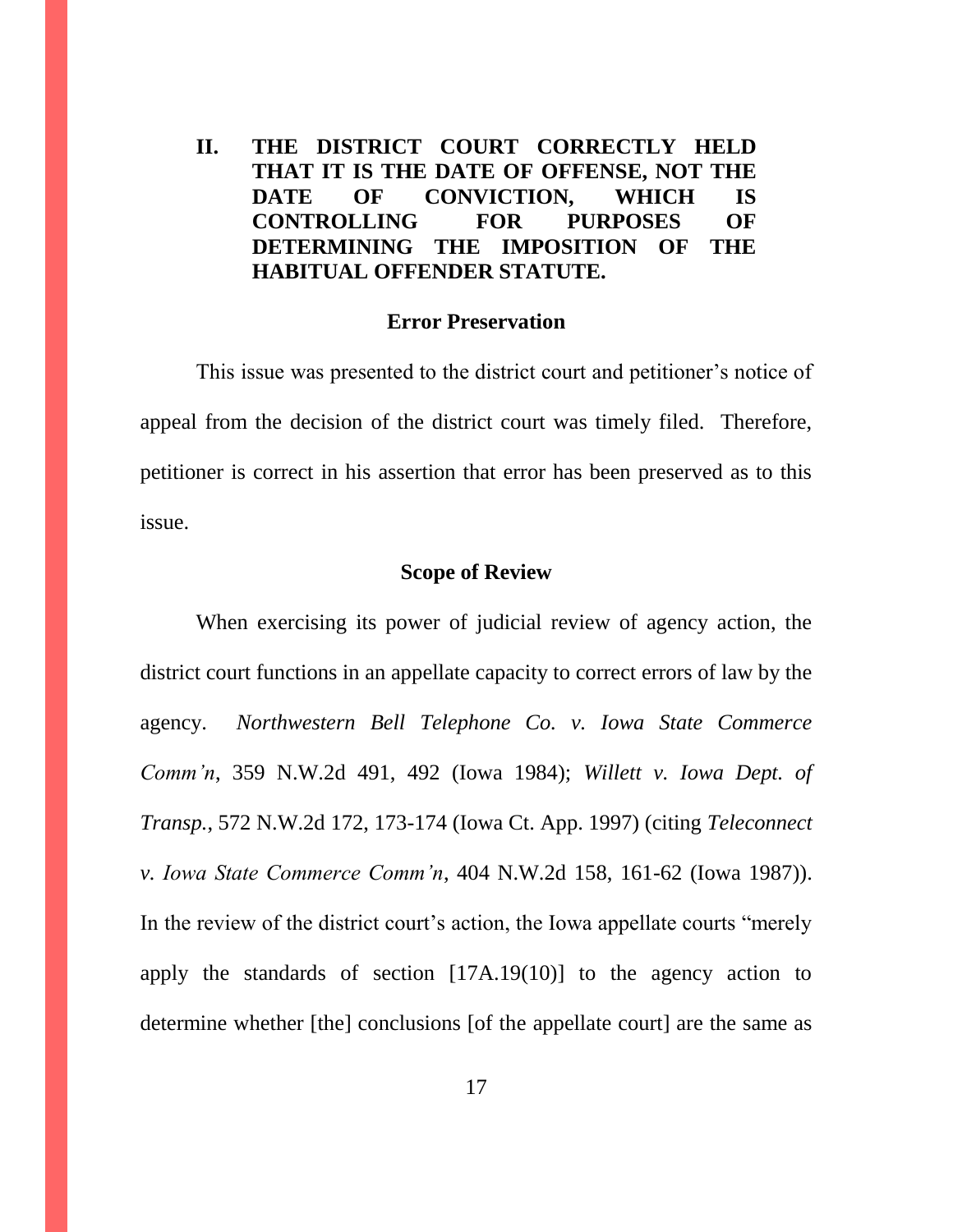those of the district court." *Northwestern Bell Telephone Co.*, 359 N.W.2d at 492; *Willett*, 572 N.W.2d at 174.

The appellate court should not interfere on judicial review unless it finds Mr. Johnston carried his burden of proof as a matter of law. *Heidemann v. Sweitzer*, 375 N.W.2d 665, 670 (Iowa 1985). The licensee's burden of proof is to show "compliance with all lawful requirements for the retention of the license." *Mary v. Iowa Dept. of Transp.*, 382 N.W.2d 128, 132 (Iowa 1986). The heavy burden of proving a lack of substantial evidence is on the driver. *Missman v. Iowa Dept. of Transp.*, 653 N.W.2d 363, 367 (Iowa 2002); *Lee v. Iowa Dept. of Transp*., 693 N.W.2d 342 (Iowa 2005).This Court need only scrutinize the record to see if there is substantial evidence supporting the agency's decision.

Pursuant to Iowa Code section 321.2(1), "[t]he state department of transportation shall administer and enforce the provisions of this chapter." Petitioner's driving privileges were revoked pursuant to Iowa Code chapter 321. In fact, as the underlying facts are not in dispute, the record evidence could fail to support the agency action in this matter **only** if a reviewing court were to examine the relevant statutes and hold as a matter of law that the agency's actions exceeded its statutory authority and unjustifiably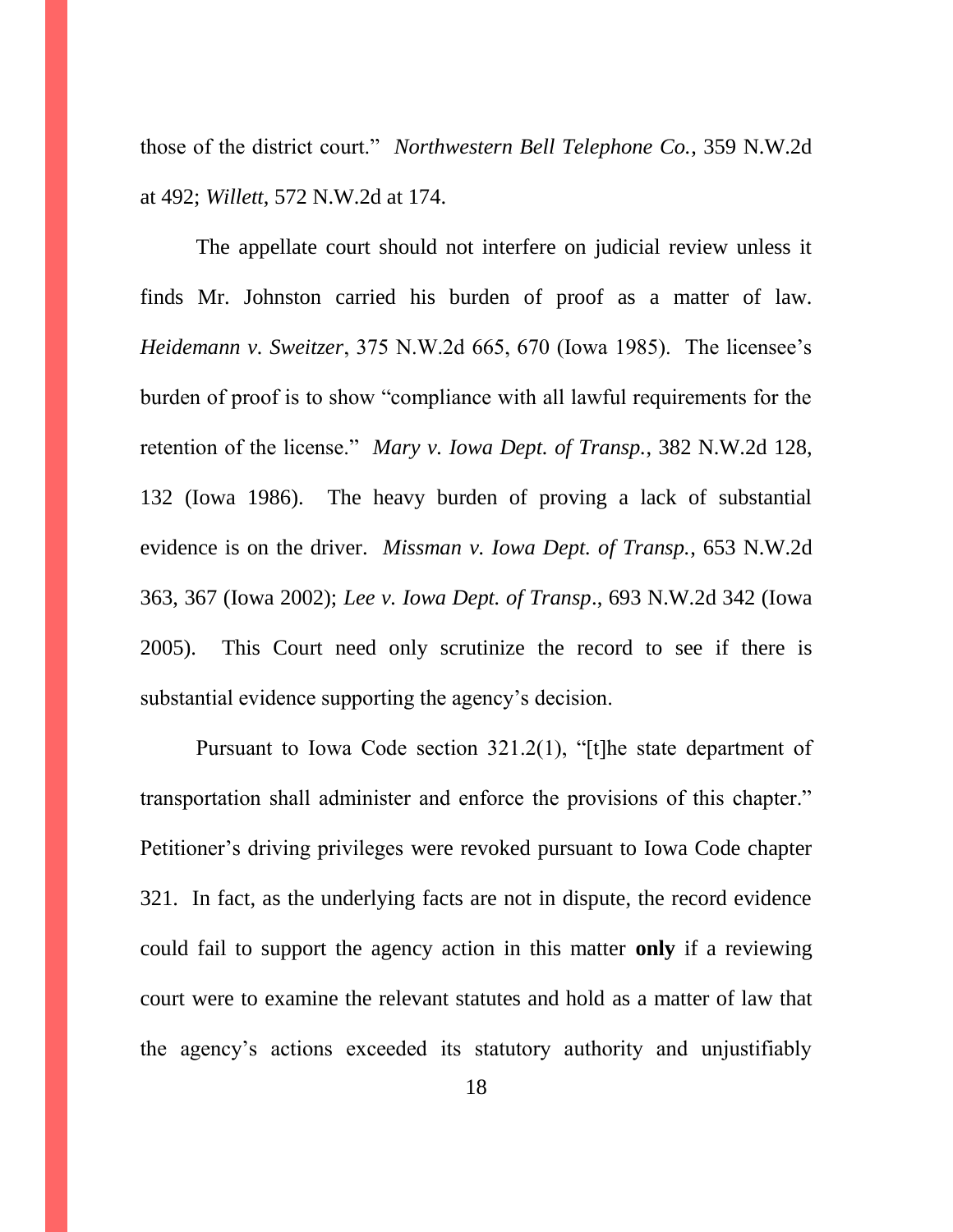applied law to fact. *See Renda v. Iowa Civil Rights Comm'n*, 784 N.W.2d 8,

10-11 (Iowa 2010); *Good v. Iowa Civil Rights Comm'n*, 368 N.W.2d 151,

155 (Iowa 1985).

The resolution of the issue at hand involves the agency's application of law to the facts. The legislature clearly vested the agency with the application of the law to the facts. We are required to give the agency appropriate deference because the legislature vested the application of the law to the facts with the agency. *Id.* §17A.19(11)(c). We give the agency the appropriate deference by only reversing or modifying the agency action "upon an irrational, illogical, or wholly unjustifiable application of law to fact."

*Drake University v. Davis*, 769 N.W.2d 176, 182 (Iowa 2009).

Just as this Court held in *Drake*, above, so does the case at hand rest on the agency's application of law to the facts. Since this matter has been properly vested by law with the agency, it follows that, pursuant to Iowa Code section  $17A.19(11)(c)$ , deference is to be given to the agency's decision. Thus, reversal is appropriate only if the agency's application of the law was irrational, illogical or wholly unjustifiable.

### **Argument**

Petitioner asserts that the agency erred in using the dates the qualifying offenses occurred rather than the dates of conviction in imposing the habitual offender bar. The ALJ, the agency and the district court all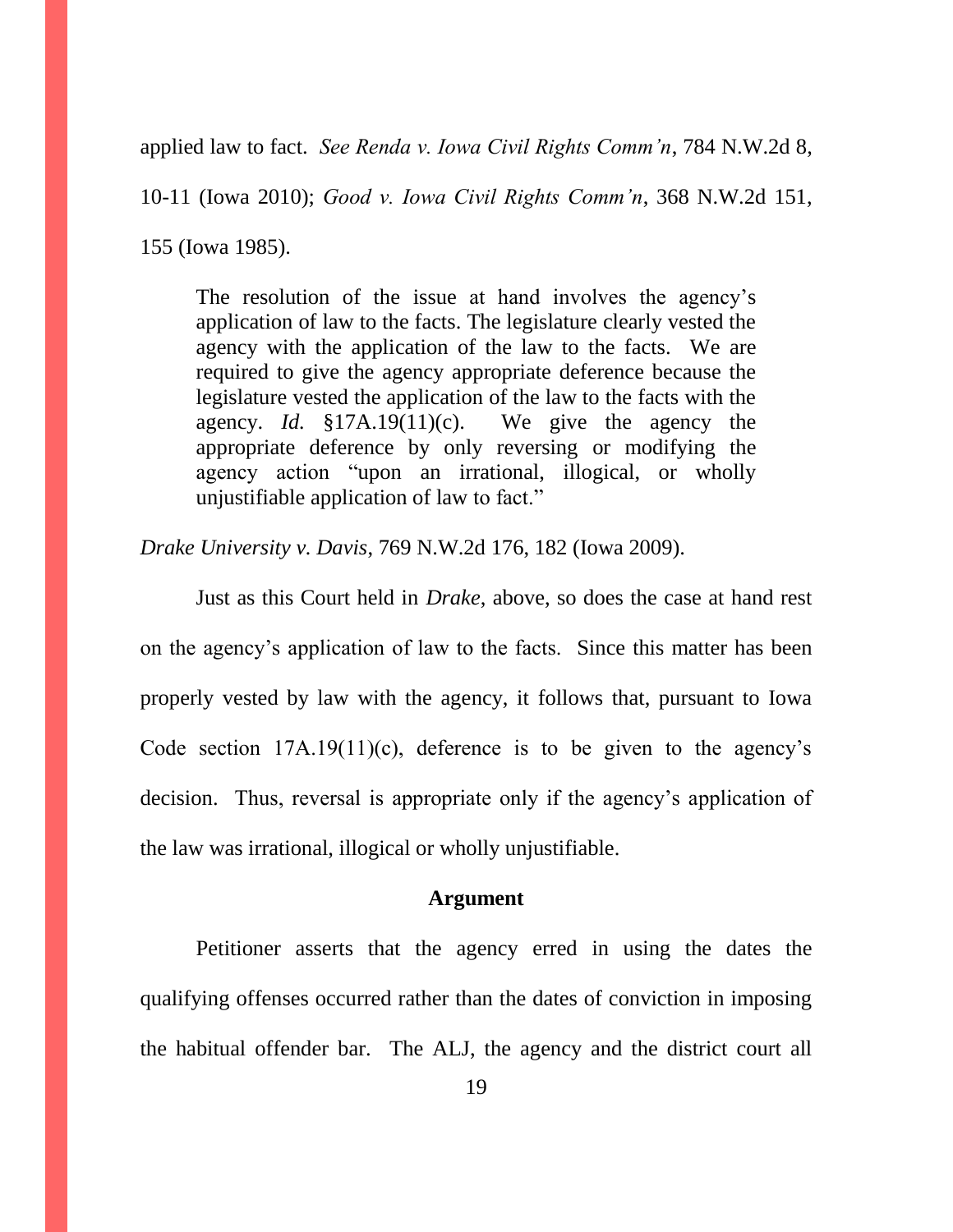rejected petitioner's argument on this issue as well. As the ALJ correctly noted, "[t]he Iowa Supreme Court has addressed this argument and specifically found that the date the violations were committed, not the conviction date, controls the time period for determination of the habitual offender statute." App. at 5. *See State v. Phelps*, 417 N.W.2d 460, 462 (Iowa 1998) ("Accordingly, we hold that the two-year time period in the [then habitual offender statute] defines the time within which the violations, not convictions, must have occurred.") The district court echoed this holding in its conclusion that *Phelps* is controlling as to this issue.

Petitioner relies on *State v. Brauer*, 540 N.W.2d 442 (Iowa 1995), in support of his argument that, despite *Phelps*, conviction dates are the "proper yardstick" under Iowa Code section 321.555. This reliance is similarly misplaced and was discussed at length by the district court.

In *Brauer*, the Court briefly stated, without analysis, that "Iowa Code section 321.555(1) defines a habitual offender as a person who has three or more convictions for specified offenses within a six-year period." *Id* at 443. The issue in *Brauer* was whether the district court had discretion to refuse to adjudicate a driver as a habitual offender. *Id*. The *Brauer* Court did not address what David casts as a contradiction between the *Brauer* holding with the *Phelps* Court's conclusion that the violation date, and not the conviction date, controls the time frame for determining habitual offender status.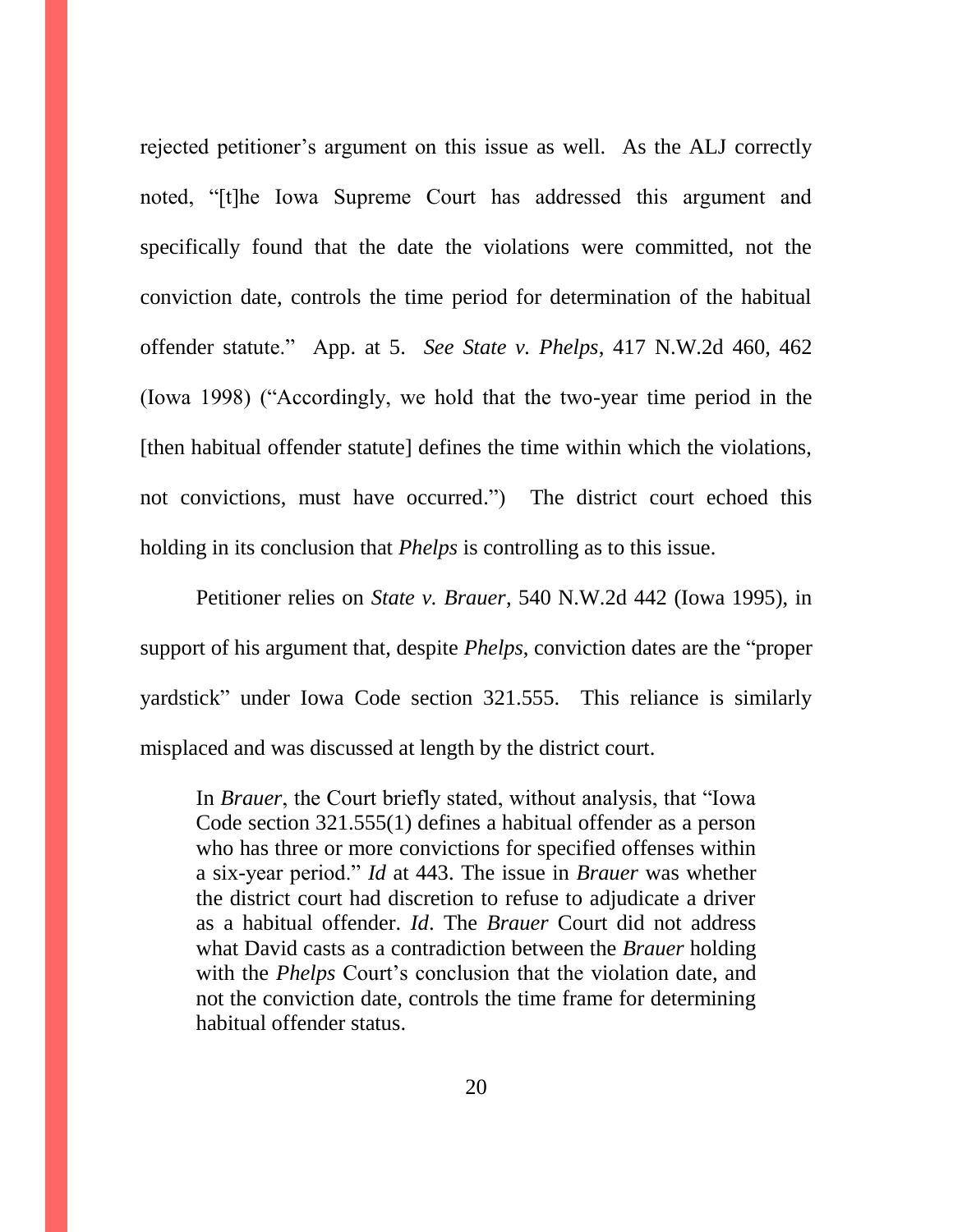There is no contradiction. The *Brauer* court said what it said in getting to the issue it addressed which, as noted above, did not concern the interpretation of either "offense" or "conviction" in section 321.555(1) or 321.555(2) nor the interrelationship between the two provisions. Brauer's progeny is likewise silent on the argument David poses here. *Heineman v. Iowa Dep't of Transp*., No. 07-0089, 2007 WL 2711016, at \*2(Iowa Ct. App. Sept. 19, 2007) (finding substantial evidence supported conclusion that Heineman was convicted six times and thus was a habitual offender, citing *Brauer* as controlling).

App. at 15-16.

The district court was correct in rejecting petitioner's argument and going on to conclude that "[f]or the purposes of the record presented to the court, the passing reference in *Brauer* that [petitioner] hinges his argument upon is dicta. Furthermore, his argument runs contrary to the *in pari materia*  doctrine, which requires related statutory provisions relevant to the subject matter at issue to be construed together and harmonized. *State v. Hensley*, 911 N.W.2d 678, 681 (Iowa 2018)." App. at 17.

The district court also discussed the legislative history of Iowa Code section 321.555, which supports the holding in *Phelps*.

Furthermore, the legislative history of section 331.555(1) suggests the legislature intended to focus on offenses rather than convictions in section 331.555(1), as noted by the reviewing officer on intra-agency appeal: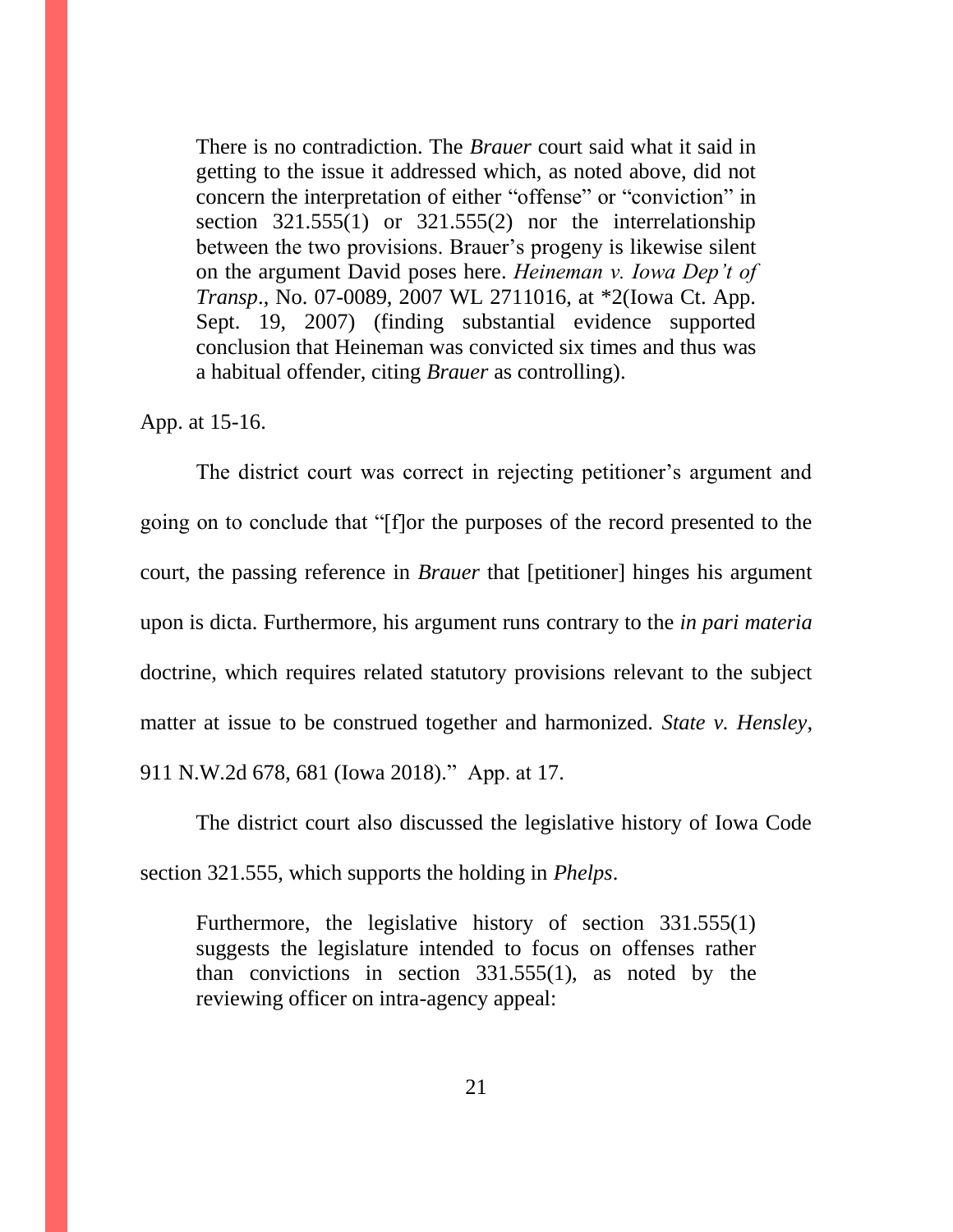The General Assembly passed the Habitual Offender Act in 1974. At that time, section 321.555(1) read as follows: "Three or more *convictions* within a six-year period, of the following offenses, either singularly or in combination . . . ." Six years later, the statute was amended to read,

"Three or more of the following *offenses*, either singularly or in combination, within a six-year period. . . ." *See*  1980 Iowa Acts, ch. 1103, sec. 15. As it has been amended, section 321.555(1) clearly refers to three or more offenses, not convictions, within a six-year period. When a statute is plain and its meaning is clear—like this statute—we should not reach for meaning beyond its express terms. *State v. Landals*, 465 N.W.2d 660 (Iowa 1991). Moreover, the language "for which final convictions have been rendered" does not qualify a time frame required for such convictions. *State v. Phelps*, 417 N.W.2d 460 (Iowa 1988).

(07/31/18 Final Agency Order; Certified Agency Record at p. 4, ¶ 1) (emphasis added).

There is no legal precedent for the argument petitioner advances here.

App. at 16-17.

The district court went on look at the entirety of petitioner's argument

and properly concluded as follows:

The court is unaware of any reported case law—and the parties pointed to none—giving the court any direction as to why section 321.555(1) should be construed to require using a date of conviction for determining habitual offender status, while a date of offense should be used for determining habitual offender status under section 321.555(2)—a related section that directly follows section 321.555(1) in the Iowa Code and deals with the same subject matter. Both provisions when compared contain remarkably similar language. Finally, if there is a need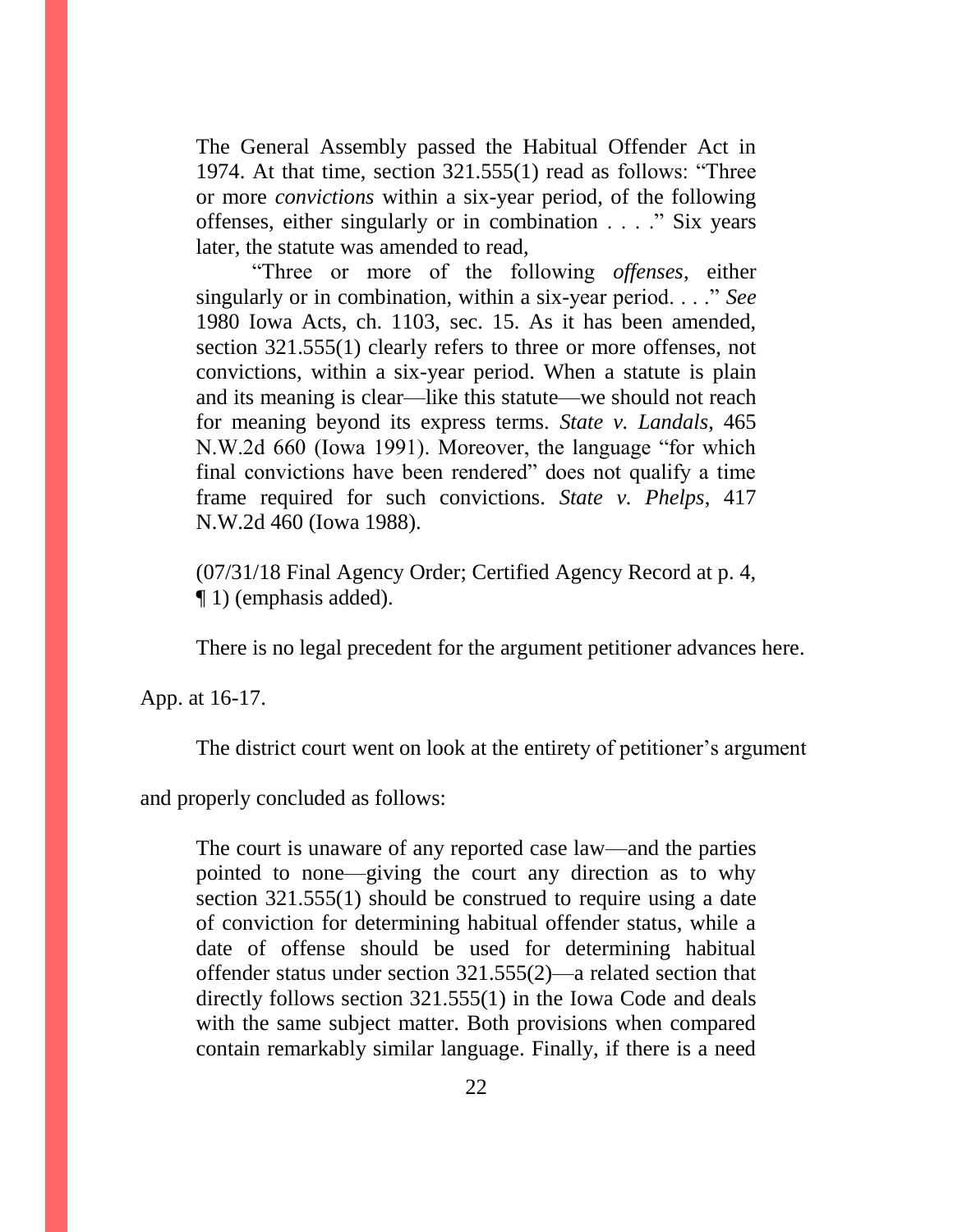to clarify the language employed in these two provisions, that option is within the purview of the Iowa legislature in the first instance, who saw fit in 1980 to amend section 321.555(1) to say what it says now.

For all of the reasons discussed above, David's argument that the IDOT erred in using offense dates rather than conviction dates fails.

App. at 17.

**III. THE DISTRICT COURT CORRECTLY HELD THAT THE ISSUE OF "PURSUING" AS REFERENCED IN IOWA CODE SECTION 321.555(1)(G) AS AN ELEMENT OF AN ADMINISTRATIVE LICENSE REVOCATION WAS NOT PROPERTLY PRESERVED FOR REVIEW.**

### **Error Preservation**

As previously stated, notice of appeal from the decision of the district court was timely filed. However, this issue was not properly raised in the administrative tribunal, nor did respondent otherwise have notice, and therefore, as the district court correctly held, it has not been preserved for review.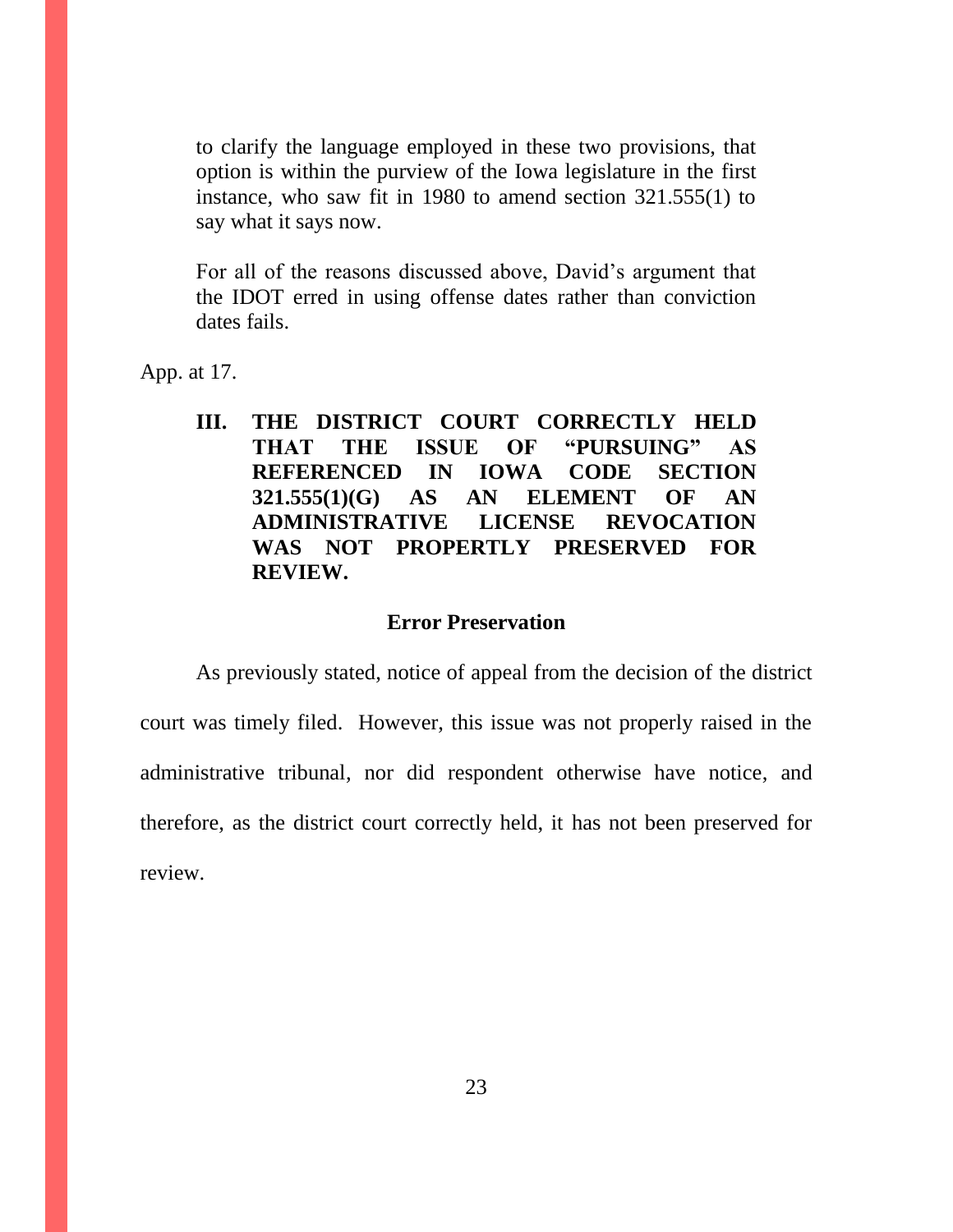### **Scope of Review**

Because this issue was neither presented nor decided by the district court, it has not been preserved for appeal. That argument notwithstanding, should this Court address the issue, the standard of review is correction for errors of law. *Meier v. Senecaut*, 641 N.W.2d 532, 537 (Iowa 2002). Although this Court is not bound by the district court's legal conclusions, it is bound by the district court's findings of fact if they are supported by substantial evidence. *McCormick v. Meyer*, [582 N.W.2d 141, 144](https://a.next.westlaw.com/Link/Document/FullText?findType=Y&serNum=1998159906&pubNum=595&originatingDoc=I448aac58ff2211d98ac8f235252e36df&refType=RP&fi=co_pp_sp_595_144&originationContext=document&transitionType=DocumentItem&contextData=(sc.DocLink)#co_pp_sp_595_144) (Iowa 1998).

#### **Argument**

It is well settled that the appellate court's review is limited to questions considered by the administrative agency. *Ahrendsen v. Iowa Dept. of Human Services*, 613 N.W.2d 674 (Iowa 2000); *see also Soo Line R. Co. v. Iowa Dept. of Transp.*, 521 N.W.2d 685 (Iowa 1994). It is well settled that issues on appeal not raised below in the proper forum are deemed waived. *State v. Meyers*, 799 N.W.2d 132, 147 (Iowa 2011). Issues must be both raised and decided by the district court in order to be preserved for review. *Meier v. Senecaut*, *supra*.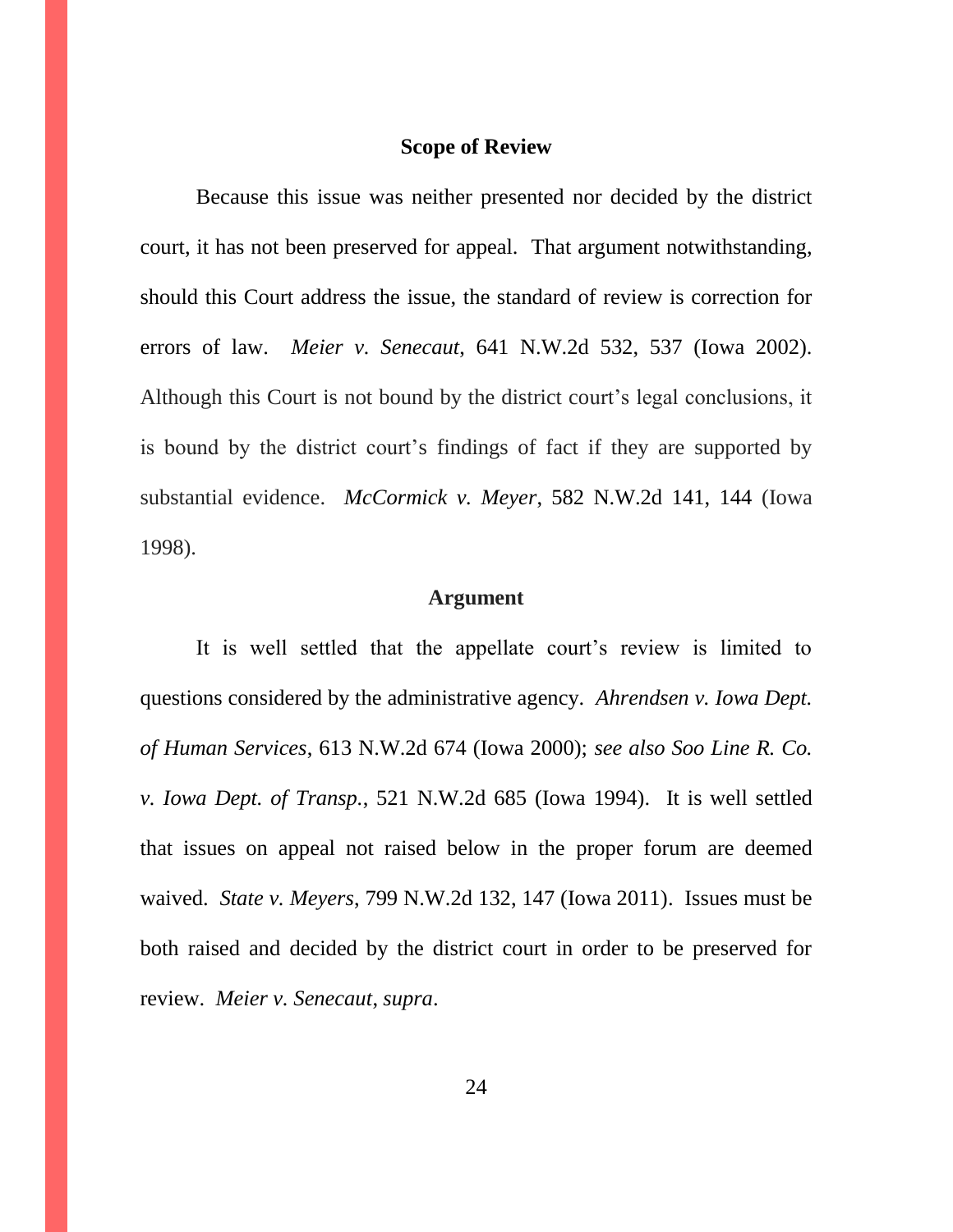The agency record in this matter is completely devoid of any mention of petitioner's argument regarding the definition of "pursuing" in connection with an administrative license revocation under Iowa Code section 321.555 as petitioner raised it for the first time in his appeal to the district court.

A careful review of the certified agency record confirms that David's argument on this point was not presented to, and thus not considered by, the agency because David did not raise this argument in front of the agency. David raised this issue for the first time in his judicial review brief to the district court.

Iowa Code section 17A.19(7) mandates that "[i]n proceedings for judicial review of agency action in a contested case . . . a court shall not itself hear any further evidence with respect to those issues of fact whose determination was entrusted by the Constitution or a statute to the agency in that contested case proceeding. Iowa Code §17A.19(7). It is well settled that an appellate court's review "is limited to questions considered by the [administrative] agency." *Ahrendsen v. Iowa Dep't of Human Servs.*, 613 N.W.2d 674, 676 (Iowa 2000); *Soo Line R.R. Co. v. Iowa Dep't of Transp.*, 521 N.W.2d 685, 688 (Iowa 1994). In *Schaefer v. Iowa Department of Transportation*, No. 02-0580, 2002 WL 1842482, at \*3 (Iowa Ct. App. Aug. 14, 2002), the court held that a motorist whose driver's license was revoked for one year for OWI did not preserve, for purposes of appeal, his claim that he was denied due process of law since he raised that claim for the first time on appeal.

App. at 18.

Since this issue was neither advanced in front of, nor considered by,

the agency, it has not been properly preserved for consideration on judicial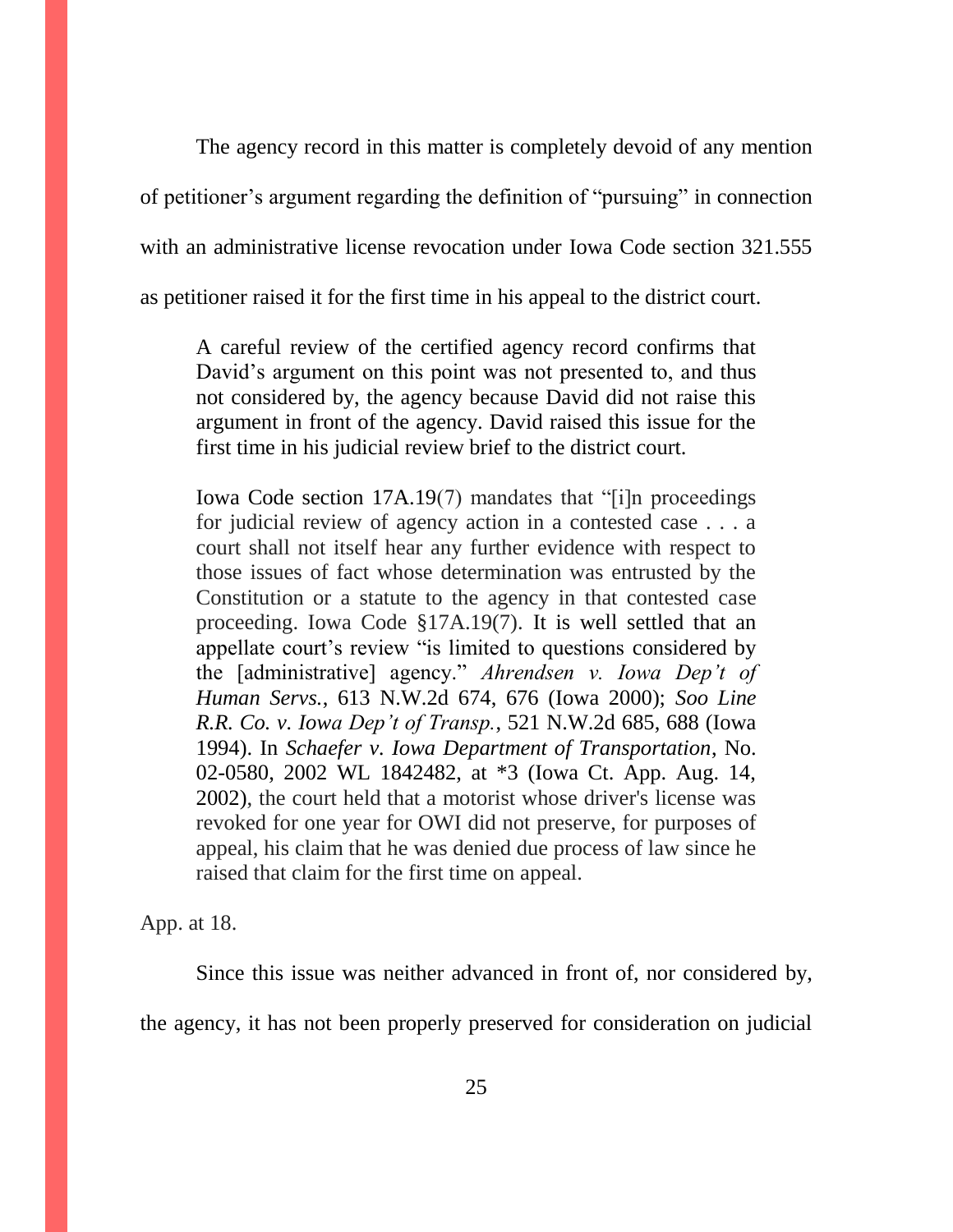review. However, should this Court nonetheless decide to consider the issue, there simply is no such legal requirement that the department present additional evidence regarding "pursuit" before using Iowa Code section  $321.555(1)(g)$  as a basis for imposing a habitual offender bar. Petitioner's argument that the language of  $321.555(1)(g)$  somehow imposes an extra burden on the department to show the element of "pursuing" is entirely lacking in legal merit. There is no material distinction between the requirements for a conviction under the criminal statute for eluding and the habitual offender language of Iowa Code section 321.555(1)(g), which specifically provides that "eluding or attempting to elude a pursuing law enforcement vehicle in violation of section 231.279."

The fact that petitioner was convicted of eluding under Iowa Code section 321.279 unquestionably invokes the habitual offender definitional provision of section  $321.555(1)(g)$ , and it defies all known legal authority to conclude that an agency would be required to prove additional elements of a criminal charge before taking administrative action based on a conviction of said criminal charge. When petitioner was convicted of eluding under Iowa Code section 321.279, the department's action under section 321.556 in imposing a bar on petitioner's driving privileges as a habitual offender,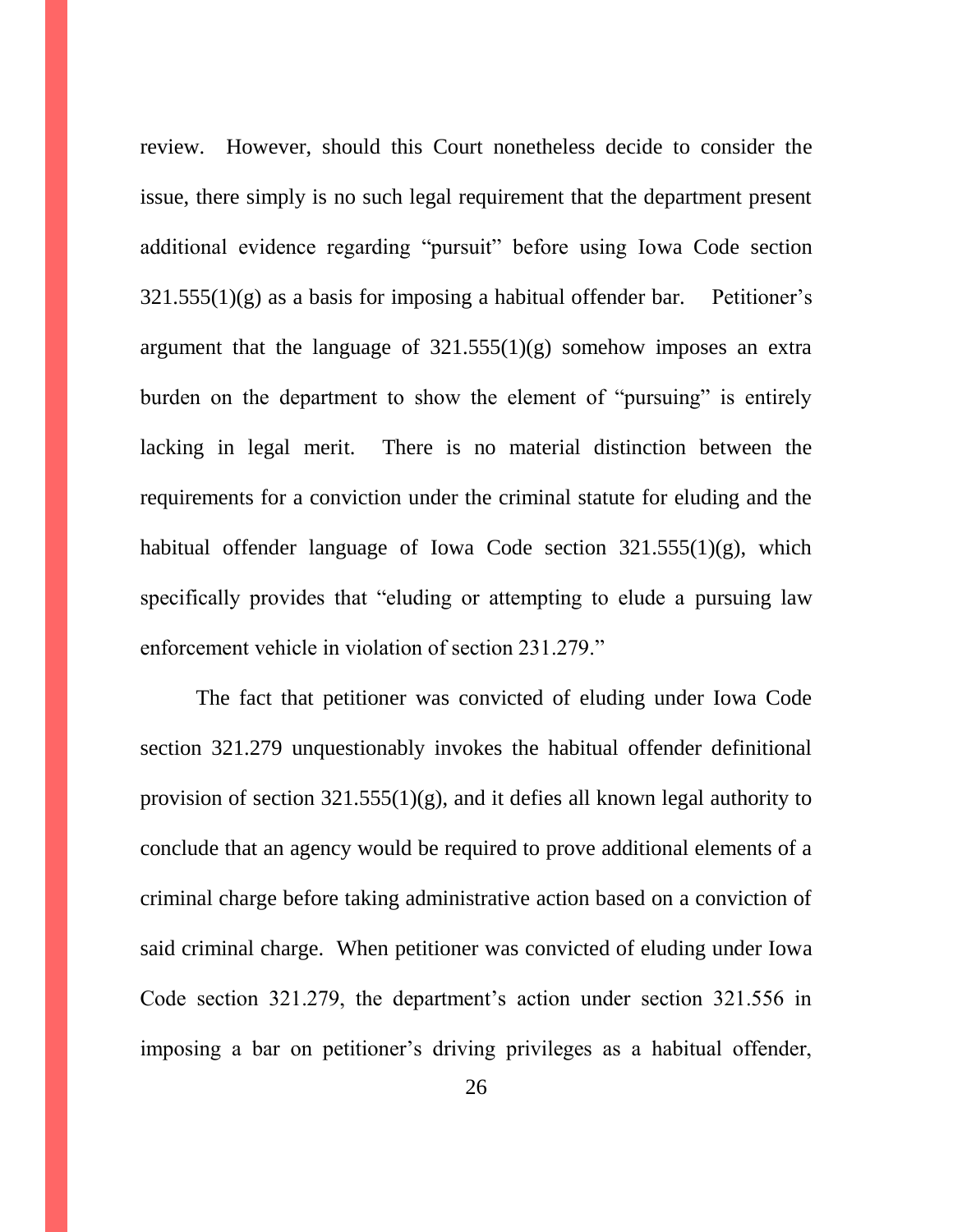based in part on the eluding conviction as provided in section  $321.555(1)(g)$ , was lawful in all respects.

#### **CONCLUSION**

For the petitioner to prevail on his first two arguments in the matter at hand, he is asking this Court to disregard legal precedent and overturn not one but two of its previous decisions. As this Court has noted on numerous occasions, "[t]he Supreme Court does not overturn its precedents lightly and will not do so absent a showing the prior decision was clearly erroneous." *McElroy v. State*, 703 N.W.2d 385, 394 (Iowa 2005). "From the very beginnings of this court, we have guarded the venerable doctrine of stare decisis and required the highest possible showing that a precedent should be overruled before taking such a step." *Id*., citing *[Kiesau v. Bantz](https://1.next.westlaw.com/Link/Document/FullText?findType=Y&serNum=2004967182&pubNum=0000595&originatingDoc=I3bd0637f2b7d11daaea49302b5f61a35&refType=RP&fi=co_pp_sp_595_180&originationContext=document&transitionType=DocumentItem&contextData=(sc.Search)#co_pp_sp_595_180)*, 686 N.W.2d [164, 180 \(Iowa 2004\)](https://1.next.westlaw.com/Link/Document/FullText?findType=Y&serNum=2004967182&pubNum=0000595&originatingDoc=I3bd0637f2b7d11daaea49302b5f61a35&refType=RP&fi=co_pp_sp_595_180&originationContext=document&transitionType=DocumentItem&contextData=(sc.Search)#co_pp_sp_595_180). No such showing has been made here.

Petitioner's remaining argument regarding the definition of "pursuing" in connection with the imposition of a habitual offender sanction under Iowa Code section 321.555 was not preserved for appeal. Just as the district court "respectfully decline[d] [petitioner's] invitation to ignore our long standing error preservation rules," (App. at 19), so should this Court here.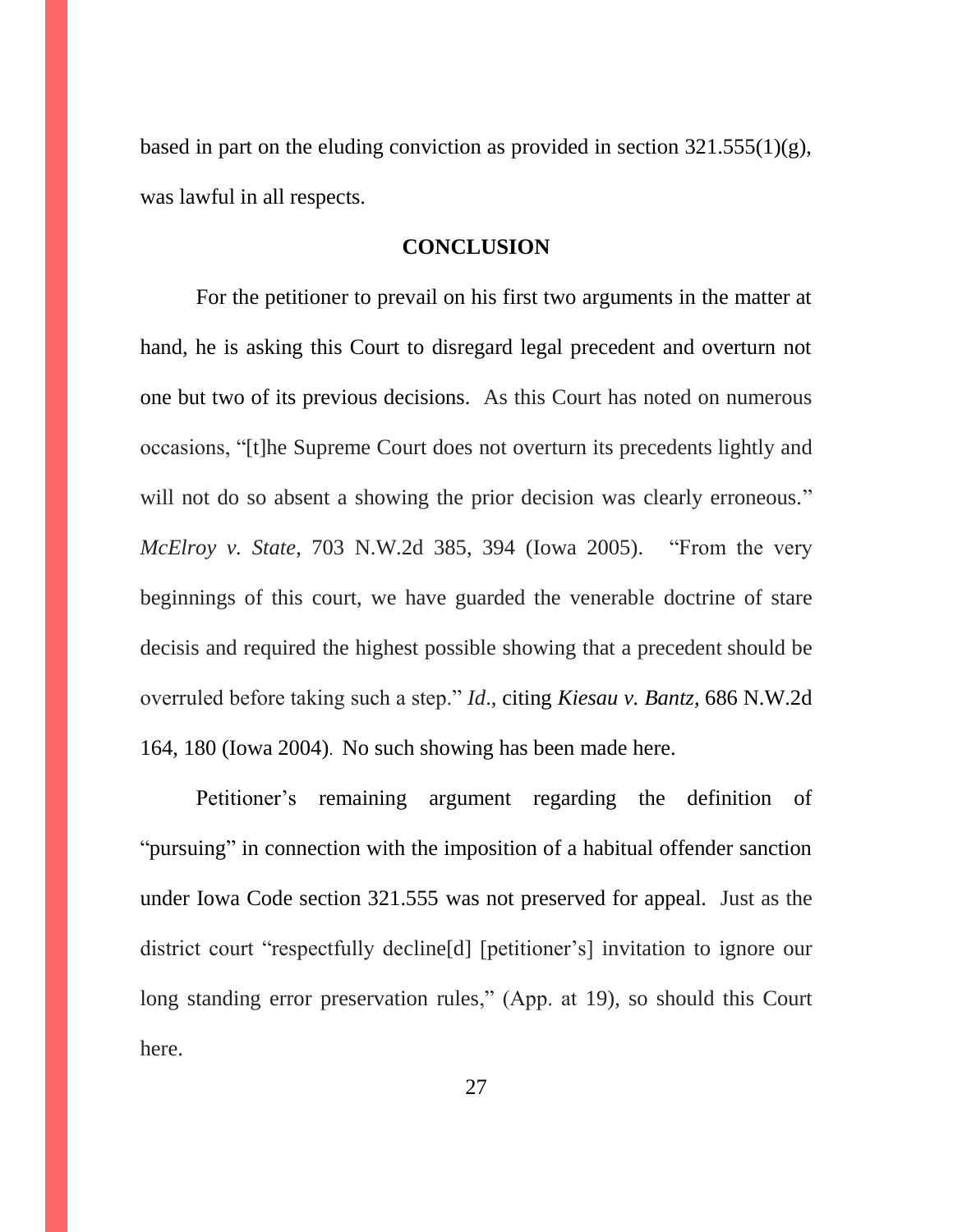As recognized by the district court, the respondent's decision to impose a five-year bar on petitioner's driving privileges as a habitual offender under Iowa Code section 321.555 is supported by substantial evidence, and the district court's decision in upholding the agency was not erroneous in any manner. Rather, it was based on the well-reasoned application of existing case law to the facts at hand. Since there is no legal error for this Court to correct, this case should be affirmed in its entirety.

### **REQUEST FOR ORAL ARGUMENT**

Appellee hereby requests oral argument upon submission of this case.

 THOMAS J. MILLER Attorney General of Iowa

 /s/Michelle E. Rabe MICHELLE E. RABE AT0007862 Assistant Attorney General 800 Lincoln Way, Ames, IA 50010 (515) 239-1178 / FAX (515) 239-1609 michelle.rabe@dot.iowa.gov ATTORNEY FOR APPELLEE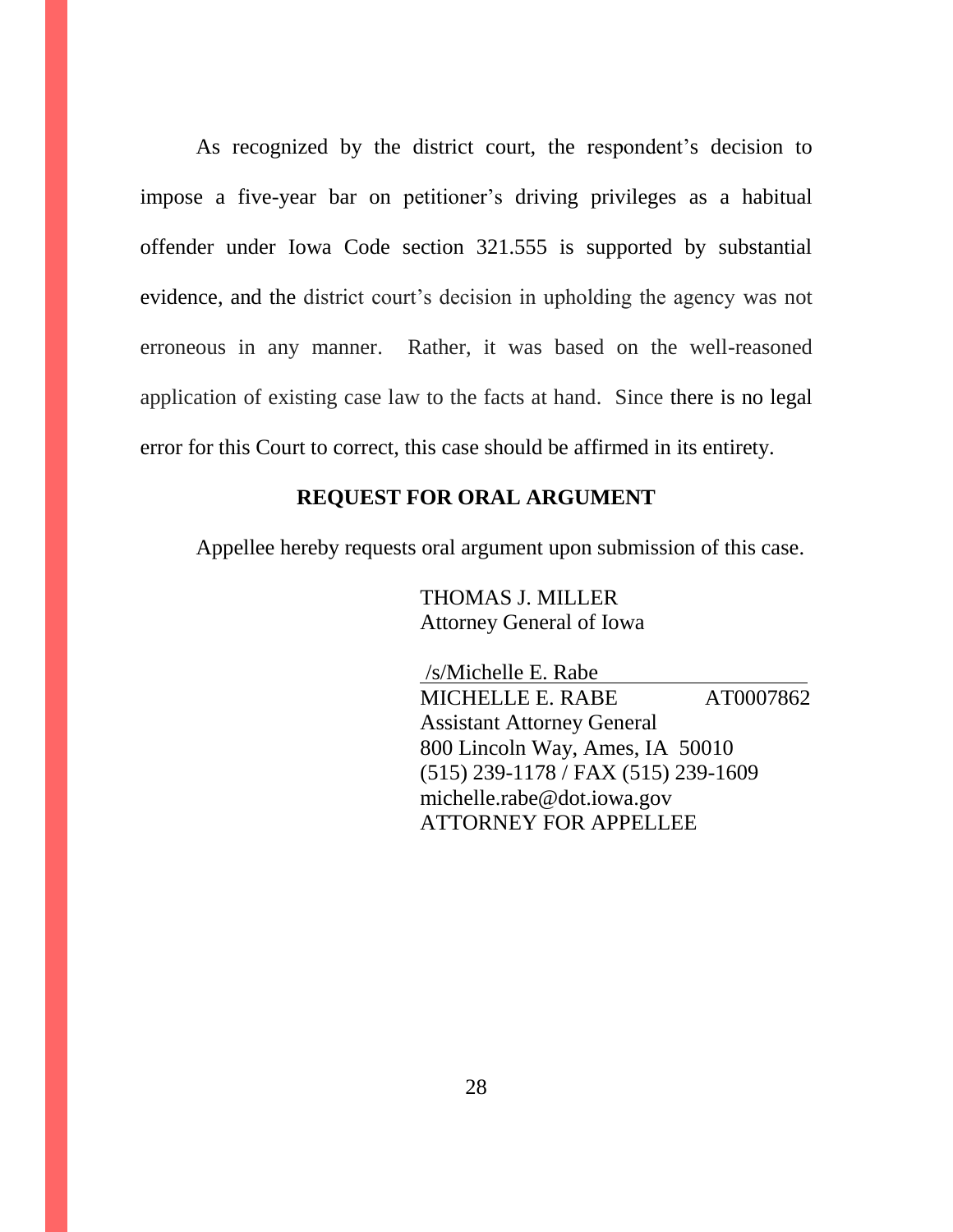### **CERTIFICATE OF COMPLIANCE WITH TYPE-VOLUME LIMITATION, TYPEFACE REQUIREMENTS, AND TYPE-STYLE REQUIREMENTS**

This Brief complies with the type-volume limitation of Iowa R. App. P.  $6.903(1)(g)(1)$  because this Brief contains 4,258 words, excluding the parts of the brief exempted by Iowa R. App. p.  $6.903(1)(g)(1)$ .

This Brief complies with the typeface requirements of Iowa R. App. P. 6.903(1)(e) and the type-style requirements of Iowa R. App. P. 6.903(1)(f) because this Brief has been prepared in a proportionally spaced typeface using Microsoft Word 2003 in size 14 Times New Roman.

> THOMAS J. MILLER Attorney General of Iowa

 /s/Michelle E. Rabe MICHELLE E. RABE AT0007862 Assistant Attorney General 800 Lincoln Way, Ames, IA 50010 (515) 239-1178 / FAX (515) 239-1609 michelle.rabe@dot.iowa.gov ATTORNEY FOR APPELLEE